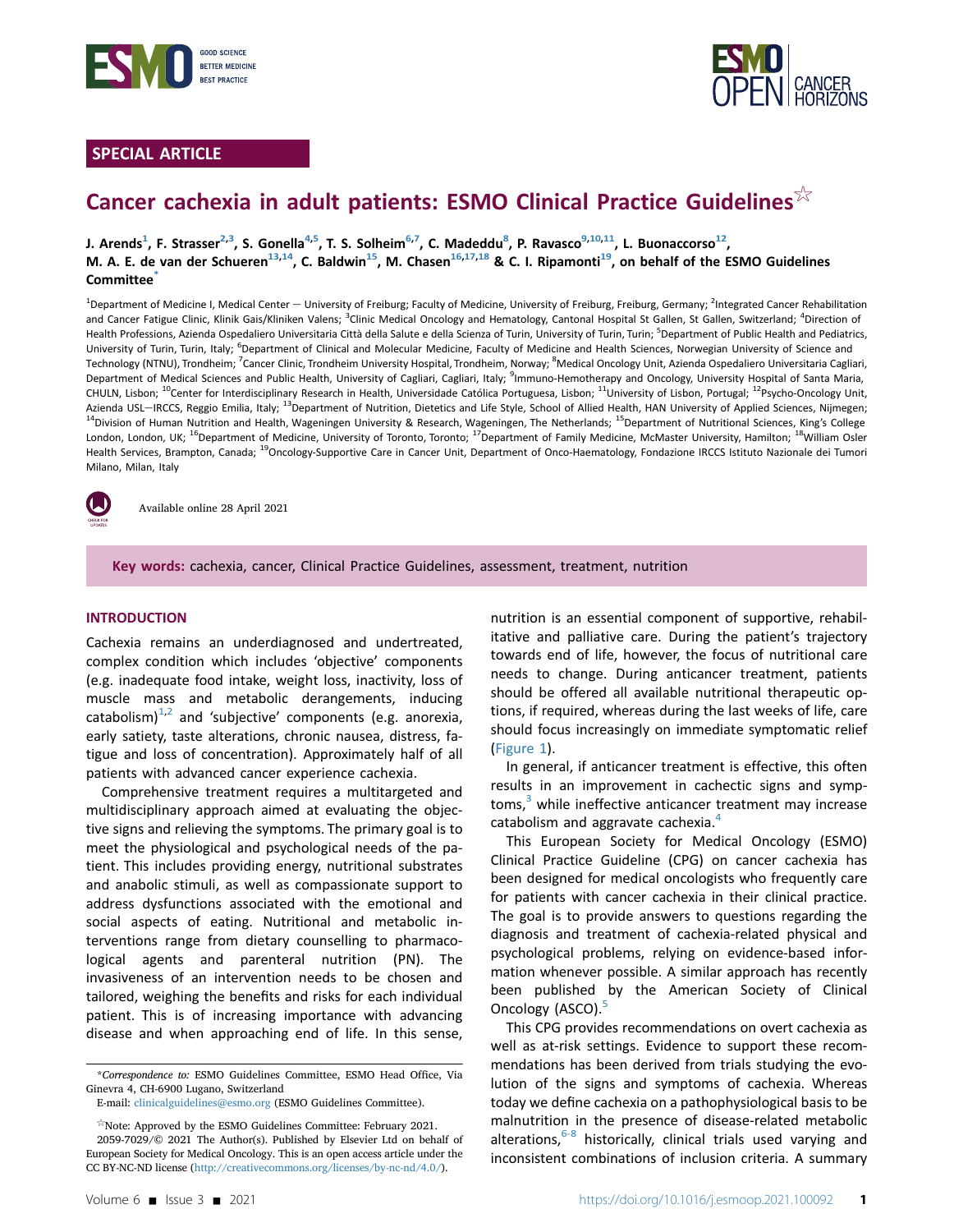<span id="page-1-0"></span>

Figure 1. Invasiveness of interventions relative to expected survival. ONS, oral nutritional supplement.

of inclusion criteria for all clinical trials, guidelines and systematic review articles reported in this CPG is therefore provided for reference in Supplementary Tables S1, S2 and Supplementary Figures S1A-S1C, available at [https://doi.](https://doi.org/10.1016/j.esmoop.2021.100092) [org/10.1016/j.esmoop.2021.100092.](https://doi.org/10.1016/j.esmoop.2021.100092)

### Recommendations

- Regular nutritional screening and nutritional support, including (if necessary) enteral nutrition or PN, is recommended in all patients receiving anticancer treatment and in those with an expected survival of more than a few months [V, B].
- In patients with an expected survival of less than a few months, a decrease in the invasiveness of nutritional interventions is recommended, with dietary counselling and oral supplements preferred, if possible [V, B].
- In patients with an expected survival of less than a few weeks, comfort-directed care is the recommended approach, including alleviating thirst, eating-related distress and other debilitating symptoms [V, B].

### DEFINITION AND IMPACT OF CACHEXIA

Weight loss with depletion of fat stores and muscle mass frequently develop in patients with advanced cancer and may be the first signs leading to the diagnosis of a malignancy. A number of pathophysiological derangements may result in weight loss and several factors often occur at the same time, including impaired food intake, reduction in physical activity and its associated anabolic effects as well as metabolic changes leading to systemic inflammation and activation of catabolism (see [Figure 2\)](#page-2-0). Patients with depleted resources are at an increased risk of anticancer treatment-related toxicity and a lower quality of life (QoL); toxicity results in shorter treatment times, lower

dose intensity, lower response rates, increased surgical complications and higher mortality.

Although used since the 19th century, a disconcerting number of definitions have been proposed for the term 'malnutrition'. To avoid confusion, we recommend following the recent suggestion of the Global Leadership Initiative in Malnutrition (GLIM) $8$  that defines malnutrition by the presence of a positive malnutrition screening test, one of a list of phenotypical and one of two aetiological criteria (see [Table 1](#page-3-0)). Aetiological criteria are used to differentiate starvation-type (with protein-sparing metabolism<sup>[9](#page-14-8)</sup>) from cachexia-type or disease-associated malnutrition, characterised by accelerated protein breakdown and the hallmark of muscle loss driven by metabolic changes, most notably systemic inflammation.<sup>[6,](#page-14-5)[10](#page-14-9),[11](#page-14-10)</sup>

Tissue injury induces inflammation; $12$  in cancer, malignant and stromal immune cells may contribute to a chronic inflammatory state $13$  leading to complex catabolic sequelae. $14$  Systemic inflammation has been extensively and reliably associated with poor clinical outcome. A widely validated and simple score to categorise systemic inflammation is the modified Glasgow Prognostic Score, based on C-reactive protein and serum albumin (C-reactive protein normal: 0; raised C-reactive protein and normal albumin: 1; raised C-reactive protein and low albumin: 2). This score is highly prognostic of clinical outcome.<sup>[15](#page-14-14)</sup>

Thus, the pathophysiology of cachexia is currently understood as host-tumour interactions redirecting metabolism and driving the brain to reduce appetite, cause alterations in taste and smell, impact gastrointestinal (GI) autonomic function, induce fatigue and decrease daily physical activity (see Section 2 of the Supplementary Material, available at [https://doi.org/10.1016/j.esmoop.2021.100092\)](https://doi.org/10.1016/j.esmoop.2021.100092). While inadequate food intake is a major driver of weight  $loss'$ metabolic changes and reduced activity contribute to loss of muscle mass.<sup>[16](#page-14-15)</sup>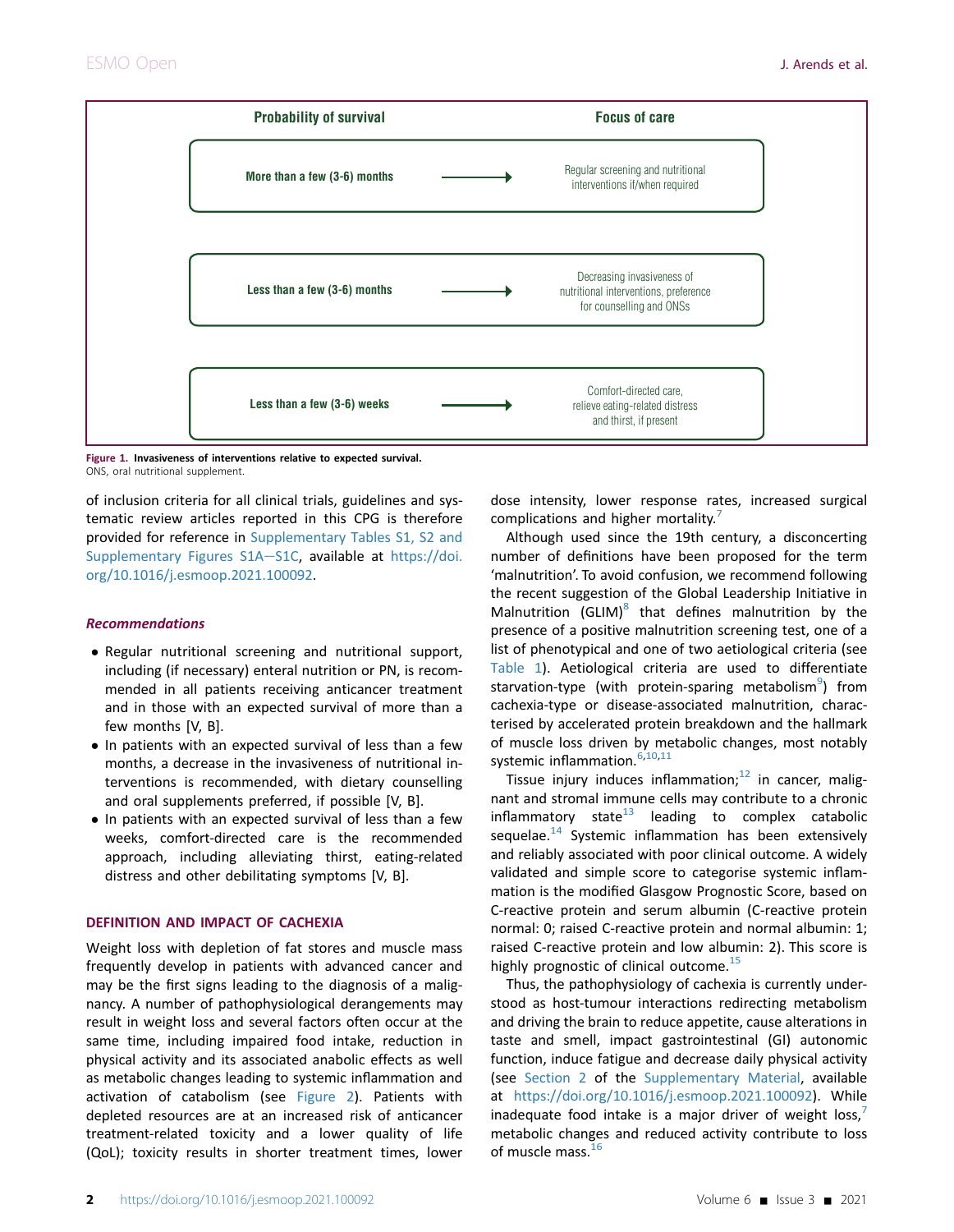<span id="page-2-0"></span>

Figure 2. The complexity of causes contributing to weight loss in patients with cancer. GI, gastrointestinal.

During the last decade, low muscle mass (sarcopenia; see definition in Table  $1^{17}$ ) has been identified as a central factor impacting clinical outcome, and anticancer agents have been recognised as an important cause of sarcopenia. $18$  In clinical practice, it is highly relevant that loss of muscle strength and muscle mass may appear early and before the occurrence of a clinically apparent weight loss and that it may coexist with obesity and hence be present in patients with a high body mass index (sarcopenic obesity).  $19$ 

Cachexia may evolve over time and it has been proposed to differentiate early phases without discernible weight loss (pre-cachexia) from advanced or refractory stages $<sup>6</sup>$  $<sup>6</sup>$  $<sup>6</sup>$  (see</sup> [Figure 3](#page-2-0)). In cachectic patients, the most common GI symptoms are anorexia and early satiety, nausea, bloating, taste alterations, xerostomia, dysphagia and constipation. In addition, other secondary nutrition impact symptoms may occur, such as breathlessness, severe fatigue, etc. Nutrition impact symptoms are commonly experienced and are associated with a poor QoL and performance status (PS). $20$ 

### Recommendation

 Defining cachexia as disease-related malnutrition based on the GLIM definition of malnutrition and the presence of systemic inflammation is recommended [V, A].

### SCREENING AND ASSESSMENT OF CACHEXIA

To ensure access to adequate nutritional and metabolic care for all patients, it is important to:

- Detect at-risk patients by routinely implementing a standardised screening procedure.
- Assess all at-risk patients for their nutritional and metabolic status as well as all impairments endangering this status.

### Malnutrition risk screening

Nutritional risk screening should be carried out regularly in all cancer patients undergoing anticancer treatment and in those with an expected survival of more than a few (i.e. 3-6) months. In patients with an expected survival of less than a few months, screening for eating-related distress should be carried out ([Figure 4\)](#page-4-0).

While there is no general agreement on the 'best' screening tool, $21,22$  $21,22$  the following are suggested: Malnutrition Universal Screening Tool (MUST), Nutrition Risk Screening 2002 (NRS-2002), Short Nutritional Assessment Questionnaire (SNAQ) and the Malnutrition Screening Tool (MST). $^{21}$  Other more complex tools like the Patient-Generated Subjective Global Assessment (PG-SGA) may be included in assessment procedures.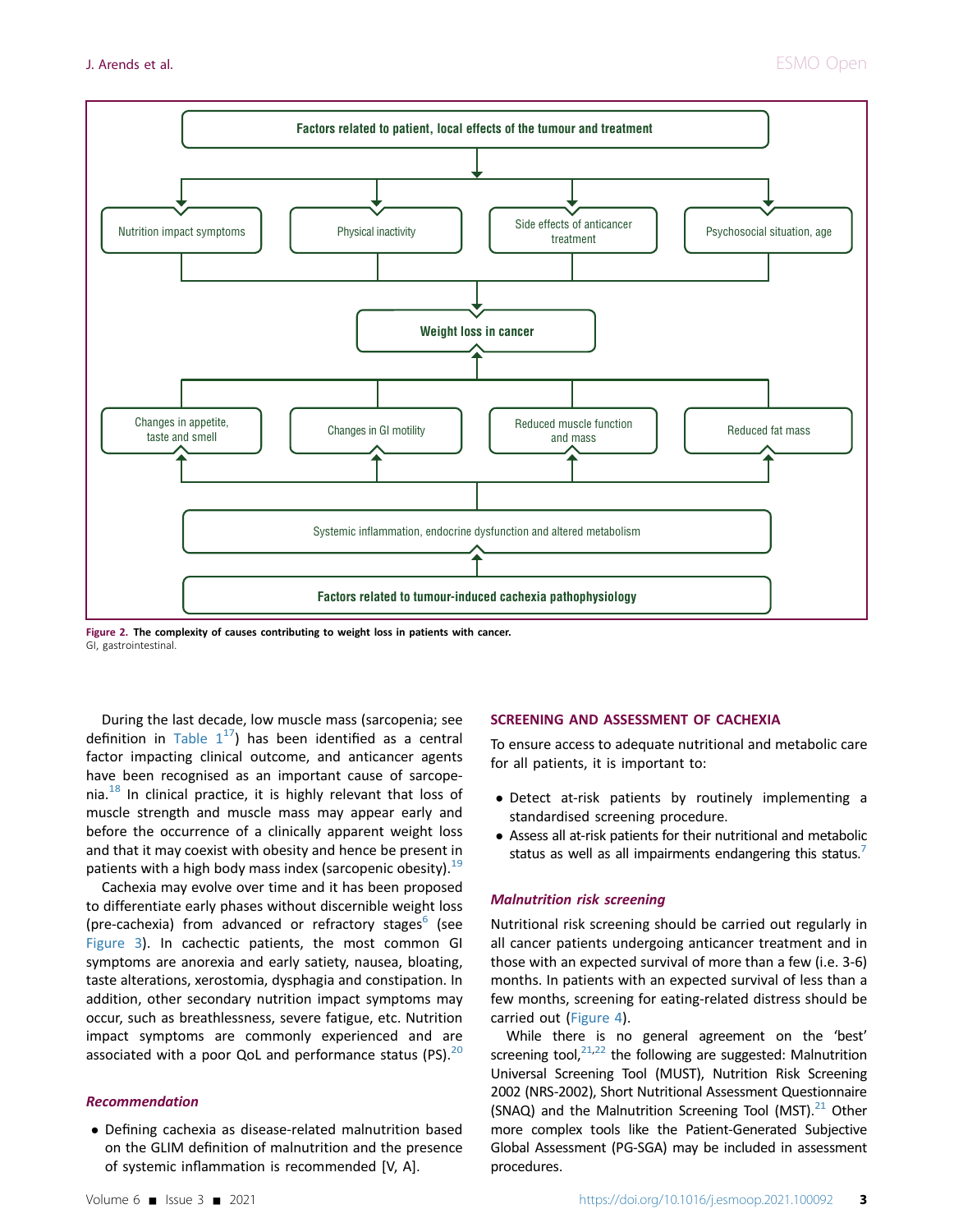<span id="page-3-0"></span>

| Table 1. Definitions of major terms                     |                                                                                                                                                                      |                                                                                                                                                                                       |  |  |
|---------------------------------------------------------|----------------------------------------------------------------------------------------------------------------------------------------------------------------------|---------------------------------------------------------------------------------------------------------------------------------------------------------------------------------------|--|--|
| Term                                                    | Definition and criteria                                                                                                                                              |                                                                                                                                                                                       |  |  |
|                                                         | Malnutrition Defined by three criteria: a positive malnutrition screening<br>test combined with one phenotypical and one aetiological<br>criterion: <sup>8</sup>     |                                                                                                                                                                                       |  |  |
|                                                         | Mandatory<br>screening                                                                                                                                               | Malnutrition risk predicted by a validated<br>screening test, e.g. NRS-2002, MUST, SNAQ,<br>MST or other                                                                              |  |  |
|                                                         | Phenotypical<br>criteria                                                                                                                                             | Loss of or low body mass as defined by at<br>least one of the following:<br>A1: weight loss > 5% in 6 months<br>A2: body mass index below 20 kg/m <sup>2</sup><br>A3: low muscle mass |  |  |
|                                                         | Aetiological<br>criteria                                                                                                                                             | Reduced food availability (B1) and/or<br>increased catabolism (B2)<br>B1 (starvation type): reduction in food<br>availability<br>B1a: food intake $<$ 50% for $>$ 1 week              |  |  |
|                                                         |                                                                                                                                                                      | B1b: any reduction in food intake for $>$ 2<br>weeks<br>B1c: chronic malabsorption<br>B2 (cachexia type): increased acute or<br>chronic systemic inflammation                         |  |  |
| Cachexia                                                | A disease-related subtype of malnutrition identified by<br>malnutrition screening, at least one phenotypical criterion<br>and systemic inflammation: <sup>8,11</sup> |                                                                                                                                                                                       |  |  |
|                                                         | Malnutrition<br>screening<br>Phenotypical<br>criteria                                                                                                                | As described above<br>As described above                                                                                                                                              |  |  |
|                                                         | Aetiological<br>criterion                                                                                                                                            | B2 (systemic inflammation; described<br>above)                                                                                                                                        |  |  |
| Sarcopenia<br>low muscle mass or quality. <sup>17</sup> |                                                                                                                                                                      | Defined by two criteria: low muscle strength combined with                                                                                                                            |  |  |
|                                                         | Optional<br>screening                                                                                                                                                | SARC-F questionnaire <sup>132</sup>                                                                                                                                                   |  |  |
|                                                         | Criterion A<br>Criterion B                                                                                                                                           | Low muscle strength<br>Low muscle mass or quality                                                                                                                                     |  |  |

MST, Malnutrition Screening Tool; MUST, Malnutrition Universal Screening Tool; NRS-2002, Nutrition Risk Screening 2002; SARC-F, Strength, Assistance with walking, Rise from a chair, Climb stairs and Falls; SNAQ, Short Nutritional Assessment Questionnaire.

### Assessment of nutritional status

All patients diagnosed as being at-risk following malnutrition screening should be referred to a nutrition expert for assessment of nutritional and metabolic status and evaluation of food intake impairment and GI function.<sup>[7](#page-14-6)</sup> Assessing nutritional status should include objective assessment of the following (see [Table 2](#page-5-0) for recommended parameters):

- Body weight (BW).
- Weight change during the preceding months.
- Body composition with a focus on muscle mass. $6$
- Food intake with a focus on energy and protein.
- PS [Eastern Cooperative Oncology Group (ECOG)/World Health Organization (WHO)].
- Information regarding the presence and degree of systemic inflammation.

An assessment of factors that are impeding or that might interfere with maintaining nutritional status should include evaluation of:

- Nutrition impact symptoms, such as anorexia, nausea, taste and smell alterations, mucositis, constipation, dysphagia, chronic pain, abdominal pain (e.g. cramping) and diarrhoea, as well as aspects of GI function potentially responsible for these symptoms.
- Fatigue, physical activity, shortness of breath and psychosocial distress.[7](#page-14-6)

Assessment should focus on modifiable factors that can be addressed by an intervention. The systematic use of a nutritional impact checklist has been shown to trigger more therapeutic interventions, leading to better symptom control and subsequently to a better nutritional intake. $^{23}$  $^{23}$  $^{23}$  Based on these findings, a tailored intervention can be started, including nutritional advice, alleviating nutritional impact factors and targeting any other factors that may hinder an adequate nutritional intake (such as social support or financial difficulties).

### Recommendations

- Standardised screening for nutritional risk at regular intervals is recommended for all patients undergoing anticancer treatment and those with a life expectancy of at least a few (i.e. 3-6) months; a validated screening tool should be applied [V, B].
- Offering supportive nutritional advice and education about cachexia, as well as psychological and palliative support, is recommended for all patients experiencing eating-related distress [V, B].
- Patients found to be at no immediate risk of malnutrition by screening should be re-screened at regular intervals (typically every 3 months or at staging for anticancer treatment) or, in cases where anticancer treatment with a high risk of inducing malnutrition is planned (e.g. combined-modality treatments, high-dose chemotherapy, highly emetogenic agents), prophylactic nutritional support should be considered [V, B].
- For patients identified as being at nutritional risk, an objective assessment of nutritional and metabolic status (including weight, weight loss, body composition, inflammatory state, nutritional intake and physical activity) and examination for the presence of factors interfering with the maintenance or improvement of this status (including nutrition impact symptoms, GI dysfunction, chronic pain and psychosocial distress) is recommended. Repeating nutritional assessments at regular intervals, typically monthly, is also recommended to guide multicomponent anti-cachexia treatment [V, B].

### DECIDING ON CACHEXIA TREATMENT

The relative importance of cachexia-related subjective and objective signs and symptoms may change during the trajectory of the disease; changes in body resources and metabolic pattern as well as impairment of physical performance are essential targets in patients undergoing anticancer treatment, but they lose their importance near end of life. Debilitating symptoms, however, need to be treated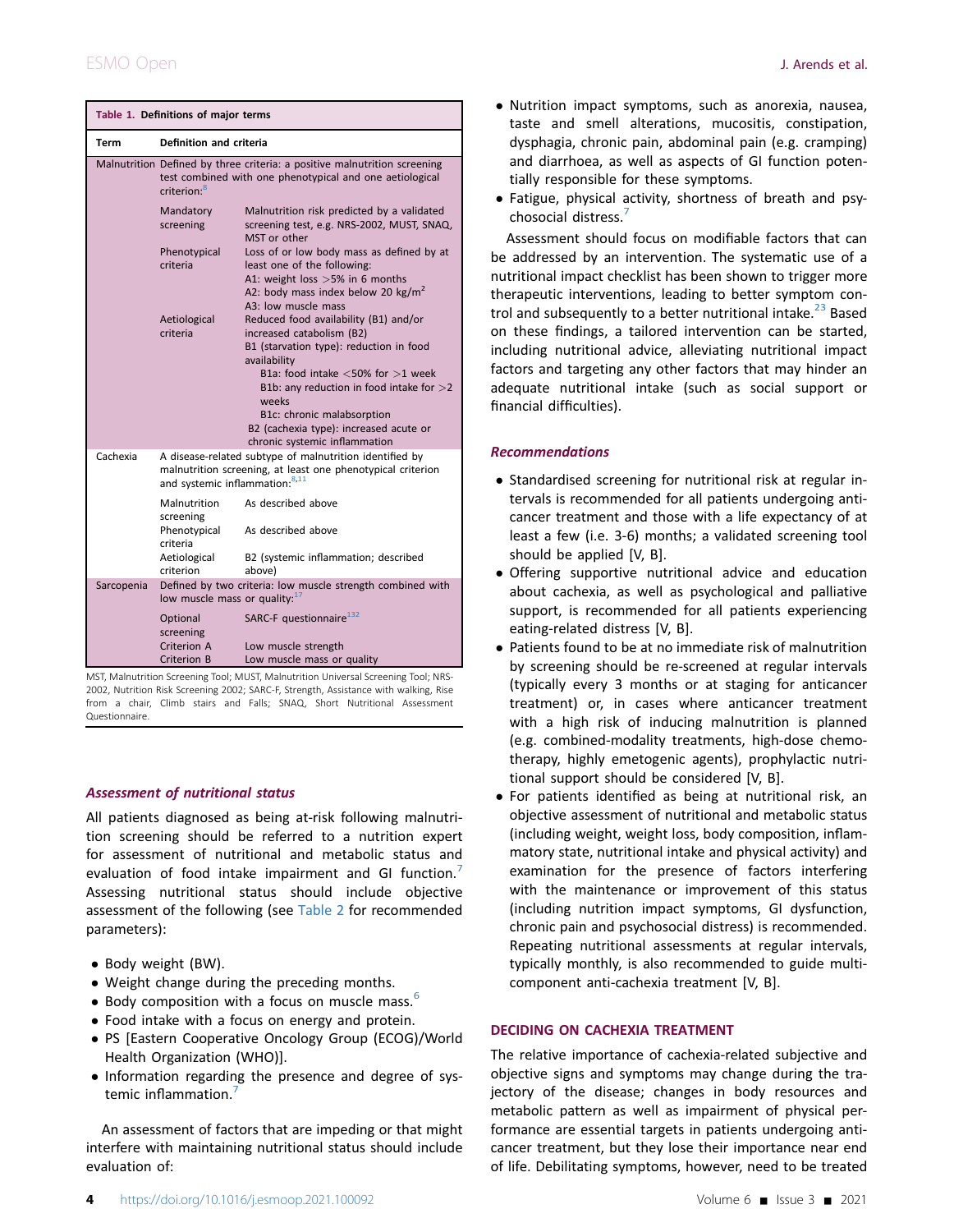<span id="page-4-1"></span>

Figure 3. Evolution of cancer cachexia.



<span id="page-4-0"></span>

Figure 4. Screening and assessment of nutritional and metabolic risk for cachexia.

GI, gastrointestinal; MNA-sf, Mini Nutritional Assessment short form; MST, Malnutrition Screening Tool; MUST, Malnutrition Universal Screening Tool; NRS-2002, Nutrition Risk Screening 2002; PG-SGA, Patient-Generated Subjective Global Assessment; SNAQ, Short Nutritional Assessment Questionnaire.

and alleviated as much as possible throughout the life of every patient with the involvement of his/her family members and caregivers.

Predicting the overall survival (OS) and end of life of individual patients is inherently difficult, inaccurate and often overly optimistic.<sup>24</sup> Probability estimates (i.e. prediction of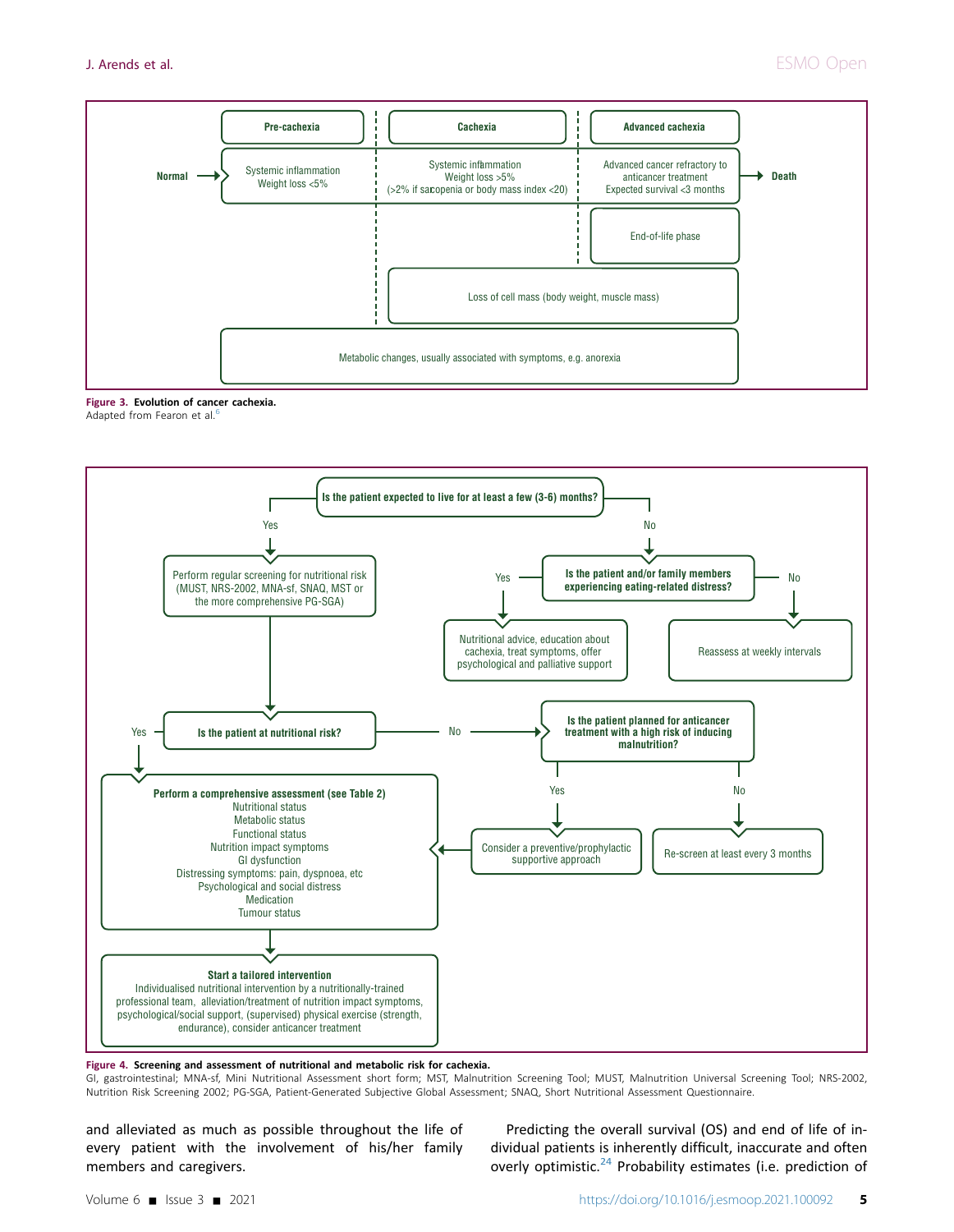| mended tools                            |                                                                                                                                                                                           |                                                                                                                                                                                                           |  |  |  |
|-----------------------------------------|-------------------------------------------------------------------------------------------------------------------------------------------------------------------------------------------|-----------------------------------------------------------------------------------------------------------------------------------------------------------------------------------------------------------|--|--|--|
| Category                                | Parameter                                                                                                                                                                                 | Recommended tool(s)                                                                                                                                                                                       |  |  |  |
| <b>Nutritional</b><br>status            | Whole body status<br>Weight loss<br>Food intake<br>Energy and protein intake <sup>a</sup><br>Micronutrient or<br>macronutrient deficiencies <sup>a</sup><br>Body composition <sup>a</sup> | <b>BW</b><br>% of usual healthy weight<br>% of required amount<br>Kcal/kg/day, g/kg/day<br>Food diary or 24-hour recall<br>and software-based analysis<br>Anthropometry<br>BIA, CT or DEXA <sup>133</sup> |  |  |  |
| Metabolic<br>status                     | Systemic inflammation<br>Energy expenditure <sup>a</sup>                                                                                                                                  | <b>Modified Glasgow</b><br>Prognostic Score <sup>15</sup><br>Indirect calorimetry                                                                                                                         |  |  |  |
| Functional<br>status                    | <b>PS</b><br>Physical activity<br>Dependency<br>Grip strength <sup>a</sup><br>Gait speed <sup>a</sup>                                                                                     | ECOG/WHO index<br>$ADI$ <sup>134</sup><br>Northwick Park Dependency<br>Score <sup>135</sup><br>Dynamometry<br>4-metre gait speed test <sup>136</sup>                                                      |  |  |  |
| Nutritional<br>barriers                 | Nutrition impact symptoms                                                                                                                                                                 | $PG-SGA$ <sup>137</sup><br>Nutritional impact<br>checklist <sup>23</sup>                                                                                                                                  |  |  |  |
|                                         | GI dysfunctions Chewing, taste, swallowing,<br>gut motility, constipation,<br>diarrhoea, stenosis,<br>malabsorption                                                                       | Diagnostic interview,<br>imaging tests, functional<br>tests, visual analogue scales                                                                                                                       |  |  |  |
| Distressing<br>symptoms                 | Symptom assessment and<br>risk factors (cognition,<br>emotion, depression)                                                                                                                | ESAS <sup>138</sup>                                                                                                                                                                                       |  |  |  |
| Psychological<br>and social<br>distress | Psychosocial assessment <sup>139</sup>                                                                                                                                                    | FAACT <sup>140</sup><br>EORTC QLQ-CAX24 <sup>141</sup>                                                                                                                                                    |  |  |  |
| of medication                           | Adverse events Possible adverse effects on<br>appetite, GI tract, central<br>nervous system, fatigue                                                                                      | Pharmacological counselling                                                                                                                                                                               |  |  |  |
| Tumour status                           | Extent and activity of<br>cancer disease, likelihood<br>of response to anticancer<br>treatment                                                                                            | Oncological counselling                                                                                                                                                                                   |  |  |  |

<span id="page-5-0"></span>Table 2. Parameters of comprehensive cachexia assessment and recom-

ADL, activities of daily living; BIA, bioelectrical impedance analysis; BW, body weight; CT, computed tomography; DEXA, dual X-ray absorptiometry; ECOG, Eastern Cooperative Oncology Group; ESAS, Edmonton Symptom Assessment System; EORTC, European Organisation for Research and Treatment of Cancer; FAACT, Functional Assessment of Anorexia/Cachexia Treatment; GI, gastrointestinal; PG-SGA, Patient-Generated Subjective Global Assessment; PS, performance status; QLQ-CAX24, cachexia-specific quality of life questionnaire; WHO, World Health Organization.<br><sup>a</sup> If available and appropriate, depending on resources available and the patient's capability.

<span id="page-5-2"></span>the chances of a patient being alive at a certain time point) are more accurate, $25$  as are simple scores based on inflammatory markers.<sup>26</sup>

Dealing with uncertainties in prognosis requires continuous, honest and empathic communication with the patient and his/her caregivers as well as comprehensive discussions among all members of the medical team to recognise and repeatedly re-evaluate the indication for individual anticachexia interventions, given that each intervention is associated with different risks and burdens. [Table 3](#page-5-1) provides a summary of key criteria to consider when discussing the initiation of nutritional interventions with the patient and family/caregivers.

### Choosing anti-cachexia treatment options: prioritising multimodal care

Given the complex and multifaceted contributors to cachexia, anti-cachexia treatment must be based on a

<span id="page-5-1"></span>

|               |  |  | Table 3. Criteria to consider when deciding on nutritional and metabolic |  |
|---------------|--|--|--------------------------------------------------------------------------|--|
| interventions |  |  |                                                                          |  |

| Benefit possible                                                                                                | <b>Benefit uncertain</b>                                                                                                    |  |  |  |
|-----------------------------------------------------------------------------------------------------------------|-----------------------------------------------------------------------------------------------------------------------------|--|--|--|
| Ongoing anticancer treatment                                                                                    | Approaching end of life                                                                                                     |  |  |  |
| No or only minimal inflammation<br>or inflammation responsive to<br>treatment                                   | Persistent, severe and unresponsive<br>inflammation                                                                         |  |  |  |
| No or only slow and mild weight<br>loss                                                                         | Rapid and severe weight loss<br>refractory to anticancer treatment                                                          |  |  |  |
| Stable or only slowly progressing<br>cancer                                                                     | Rapidly progressing cancer without<br>reasonable treatment options                                                          |  |  |  |
| Good chance of intervention to<br>improve the patient's well-being                                              | No realistic chance that the<br>intervention will improve the<br>situation of the patient                                   |  |  |  |
| Patient is aware of the prognosis<br>and of the positive/negative effects<br>of the intervention                | Patient is not fully aware of the<br>prognosis or the positive/negative<br>effects of the intervention                      |  |  |  |
| Strong wish of the patient to<br>accomplish or reach an individual<br>goal                                      | Patient is preparing for dying                                                                                              |  |  |  |
| Patient is motivated and feels very<br>little inconvenience considering the<br>planned nutritional intervention | Patient feels the nutritional<br>intervention to be burdensome and<br>is unmotivated/unwilling to start the<br>intervention |  |  |  |
| Patient is able and motivated to<br>be physically active                                                        | Immobilised patient without urge to<br>be or to become active                                                               |  |  |  |
| Severely impaired food tolerance                                                                                | Only mildly impaired food intake                                                                                            |  |  |  |

comprehensive assessment of the patient's situation and an evaluation of reasonable, available treatment options, resulting in a personalised, multitargeted and multimodal approach. $27$ 

Food intake may be compromised by many factors and secondary to nutrition impact symptoms, some of which may be amenable to treatment. If, after alleviating these factors, food intake is still inadequate, nutrition-based interventions should be initiated.

Compared with providing energy and nutrients by nutritional interventions, modulating metabolic derangements is more complex. The evolution of insulin resistance<sup>[28](#page-14-27)</sup> and anabolic resistance<sup>[29](#page-15-0)</sup> impair the maintenance of wholebody muscle mass. Thus, interventions to decrease catabolism and increase anabolic pathways include the provision of adequate amounts of energy and proteins; muscle training; pharmacological agents to increase appetite, diminish systemic inflammation and stimulate muscle growth; and psychosocial interactions to alleviate distress.

When anticancer treatment is offered to a cachectic patient, in addition to carefully adjusting the dosing, the intensity of multimodal supportive management needs to be enhanced, encompassing nutrition, physical exercise, anti-catabolic and anti-inflammatory treatment, as well as psychological and social support. In the cachectic cancer patient who is physically unfit for further oncological therapy, a key challenge is to decide whether to maintain or reduce the intensity of multimodal supportive management. Nutritional support and physiotherapy may be offered on an individual basis while carefully monitoring individual goals and QoL. During the last weeks of life, it is essential to provide relief from eating-related distress and weight loss-related distress, strategies to cope with impending death and compassionate communication with patients and family.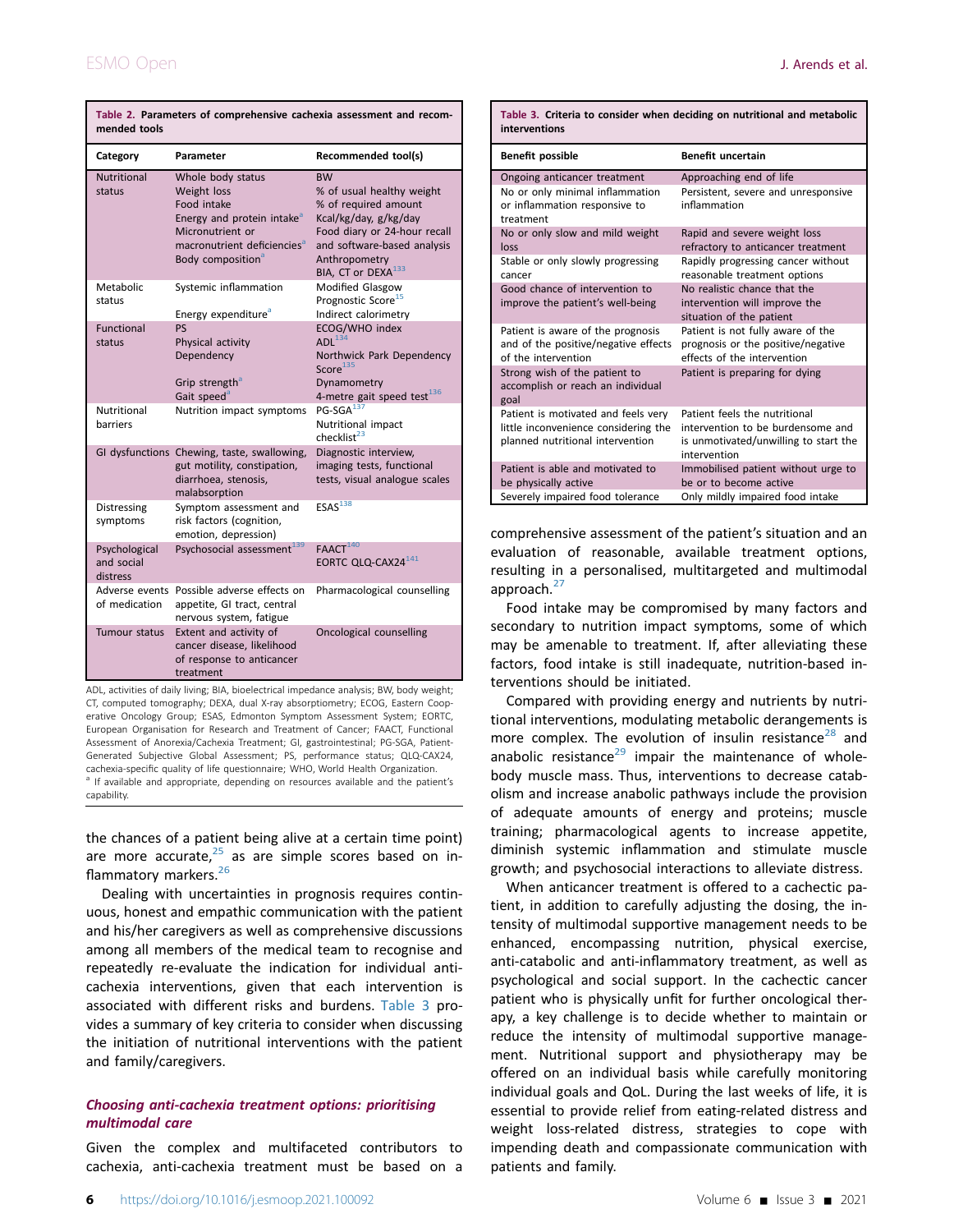### Recommendations

- Every patient with cachexia should be offered interventions with the goal of either improving or alleviating the consequences of cachexia [II, B].
- Cachexia treatment requires a multimodal approach aimed at relieving symptoms impacting on food intake, ensuring adequate energy and nutrient intake, minimising catabolic alterations, supporting muscle training and offering psychological and social support [II, B].
- During anticancer treatment and in patients with a life expectancy of more than a few (i.e. 3-6) months, interventions to both antagonise deterioration of body resources and metabolism, and to alleviate debilitating symptoms, are recommended [IV, B].
- $\bullet$  If expected survival is less than a few (i.e. 3-6) weeks, focussing on anti-cachexia interventions aimed at alleviating distressing symptoms like thirst, nausea, vomiting and dysphagia, and psychological and existential distress, as well as distress to family members, is recommended [IV, B].
- In situations where it is difficult to decide on appropriate anti-cachexia intervention strategies, a tentative intervention for a limited period may be considered to evaluate the likelihood of improvement [IV, C].

### NUTRITIONAL INTERVENTIONS

In patients undergoing anticancer therapy and/or with an expected survival of at least a few months, ensuring an adequate energy and nutrient intake should be pursued vigorously (see section on nutritional requirements). Cancer patients who cannot eat adequate amounts of food should receive nutritional support as an essential component of best supportive care to improve food intake, BW and QoL.<sup>[30-32](#page-15-1)</sup> Nutritional support in patients able to eat should be based on dietary counselling, guidance on choosing highenergy, high-protein foods, enriching foods (e.g. by adding fat/oils, protein powder) and use of oral nutritional supplements (ONSs). If this proves inadequate, tube feeding should be offered if the lower GI tract is working, otherwise PN is the method of choice. Separate routes of feeding may be combined for optimal effect<sup>[7](#page-14-6)</sup> ([Figure 5](#page-7-0)).

In patients not receiving anticancer therapy with an expected survival of less than a few months, nutritional interventions with low risks/burdens for the patient (e.g. counselling and ONSs) are preferred. Very few trials have compared different modes or amounts of nutritional support. In one trial, which randomised patients with severely compromised food intake and a limited survival of 1-4 months to supplemental PN or oral feeding, PN did not improve QoL or survival but increased adverse events. $33$ Similarly, another trial which randomised patients in the end-of-life setting to PN or fluids only showed that PN did not affect median survival. $34$  During the last weeks of life, nutritional interventions are rarely indicated.<sup>[7](#page-14-6)</sup> Given the potential risks of enteral nutrition and PN (see sections on tube feeding and PN), these interventions should be

considered as high-risk compared with low-risk interventions such as counselling and ONSs.

### **Nutritional requirements**

The aim of nutritional support is to ensure adequate intake of energy and nutrients by enabling the patient to eat normal food, enjoy eating and participate in meals with others as a component of social life.<sup>[7](#page-14-6)</sup> It may be difficult or even impossible to achieve tissue accretion without physical activity and within the context of active systemic inflammation; therefore, these problems need to be addressed simultaneously.

While resting energy expenditure may be increased in cachexia, total energy expenditure is often normal (25-30 kcal/kg BW/day) because of corresponding reductions in physical activity, $\frac{7}{7}$  $\frac{7}{7}$  $\frac{7}{7}$  but may be unpredictably low or high in some patients. $35$  Even increased energy and protein intake may not be able to attenuate weight loss in all patients. Given the presence of anabolic resistance in older subjects and in chronic diseases, higher than normal amounts of protein (at least 1.2 and possibly up to 2 g/kg BW/day) may be required to balance protein synthesis. $36-38$ 

Fat utilisation in weight-losing cancer patients is very efficient and may cover a major part of resting energy expenditure, <sup>39,[40](#page-15-7)</sup> whereas carbohydrate utilisation is impaired in the presence of systemic inflammation and insulin resistance. In addition, fats are energy-dense and allow for feeding of smaller volumes. Compared with standard food, an isonitrogenous, isocaloric, ketogenic diet low in carbohydrates maintains nitrogen balance and whole-body protein turnover rates. $41$  In a randomised controlled trial (RCT) carried out in malnourished cancer patients, a high-fat diet improved weight control, fat-free mass and body mass compared with normal food. $42$ 

### Dietary counselling and ONSs

It is unreasonable to expect an increase or stabilisation in weight if nutritional needs are not met. As a good example, two systematic reviews have shown that dietary counselling is generally effective in increasing dietary intake, BW and QoL in patients undergoing radiotherapy, with some suggestion that dietary counselling may also improve nutrition impact symptoms, complications, response to anticancer treatment and survival. $43,44$  $43,44$  $43,44$ 

ONSs are a balanced mixture of macro- and micronutrients available as liquid feeds, puddings and powdered formulations reconstituted with milk or water. They are available in a range of different presentations, flavours and formulations, including fibre-containing and milk-, juice- or yoghurt-like products. In general, dietary counselling with ONSs, when necessary, is effective for inducing weight gain and increasing dietary intake. However, most trials on this topic were hampered by poor methodological quality, specifically from inadequate reporting of actual dietary intake and not reaching recommended dietary intakes. $32,45$  $32,45$  Three systematic reviews reported that providing standard ONSs without dietary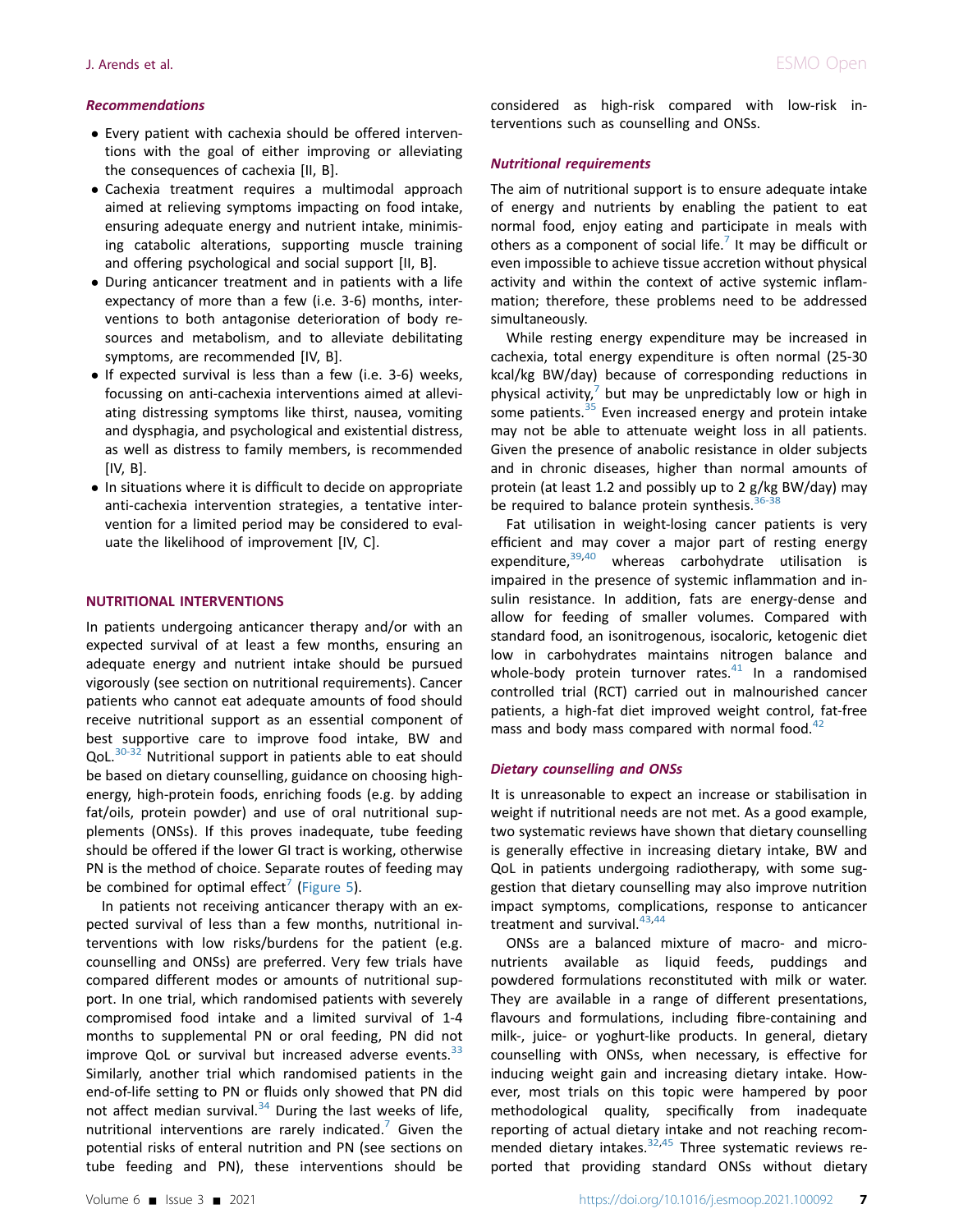<span id="page-7-0"></span>

#### Figure 5. Choosing nutritional intervention options.

Purple: symptom; turquoise: nutritional interventions; white: other aspects of management.

EN, enteral nutrition; GI gastrointestinal; NTF, nasogastric tube feeding; ONS, oral nutritional supplement; PEG, percutaneous endoscopic gastrostomy; PN, parenteral nutrition.

counselling was not effective.<sup>[43,](#page-15-10)[44](#page-15-11),[46](#page-15-14)</sup> As such, ONSs are best used as an adjunct to a therapeutic diet and counselling by a professional dietician.<sup>[46](#page-15-14)</sup> A meta-analysis of patients undergoing chemotherapy showed positive effects of dietary counselling on weight gain with or without ONSs. $32$  Two systematic reviews focusing on dietary counselling and ONSs in malnourished patients reported positive effects on energy intake, weight gain and some aspects of QoL (e.g. emotional functioning, loss of appetite and global QoL) but noted that evidence was weak due to the poor methodo-logical quality of included trials.<sup>[30,](#page-15-1)[47](#page-15-15)</sup>

In cancer cachexia, n-3 fatty acids have been studied, particularly for their anti-inflammatory properties, and are available as a component of specialised ONSs, usually also enriched in protein (N3P-ONSs). Several randomised trials have been published on the effects of N3P-ONSs in cancer patients.<sup>[32](#page-15-12),[47-50](#page-15-15)</sup> Overall, studies were heterogeneous and inadequately powered to show effects on treatment toxicity or survival. No negative effects of the supplements were reported. Most trials suggested benefits of N3P-ONSs on weight, lean body mass and some aspects of QoL when given to patients receiving radiotherapy, chemotherapy or chemoradiotherapy. However, when given to patients not receiving anticancer therapy, no benefit of N3P-ONSs was detected. $51$ 

### Tube feeding

Dysphagia due to obstruction, motility dysfunction or mucosal inflammation may compromise or prevent normal food intake and thus is an indication for tube feeding to circumvent the defect. Patients with head and neck or upper GI cancers are at particular risk of dysphagia due to obstructing tumours as well as severe mucositis induced by aggressive treatment (e.g. combined-modality treatment). It is critical to recognise the emergence of dysphagia early and to respond in a timely and individually appropriate way to safeguard adequate feeding. This may include diagnostic procedures to classify and grade swallowing deficits, involving a speech therapist, specialised dietary counselling and products either via nasogastric tube feeding (NTF) or percutaneous tube feeding [e.g. percutaneous endoscopic gastrostomy (PEG)].<sup>[7](#page-14-6),[52](#page-15-17)</sup>

Tube feeding may be associated with potentially serious complications, including mechanical (e.g. tube blockage), GI (e.g. diarrhoea), infectious (e.g. aspiration pneumonia) and metabolic (e.g. refeeding syndrome) complications. $53$ 

Short-term RCTs have shown that the metabolic efficacy and complication rates of enteral nutrition and PN are similar. $54,55$  $54,55$  As the enteral route is more physiological, safer and less expensive, it represents the first option if there is no severe impairment of GI function ([Figure 5](#page-7-0)). In some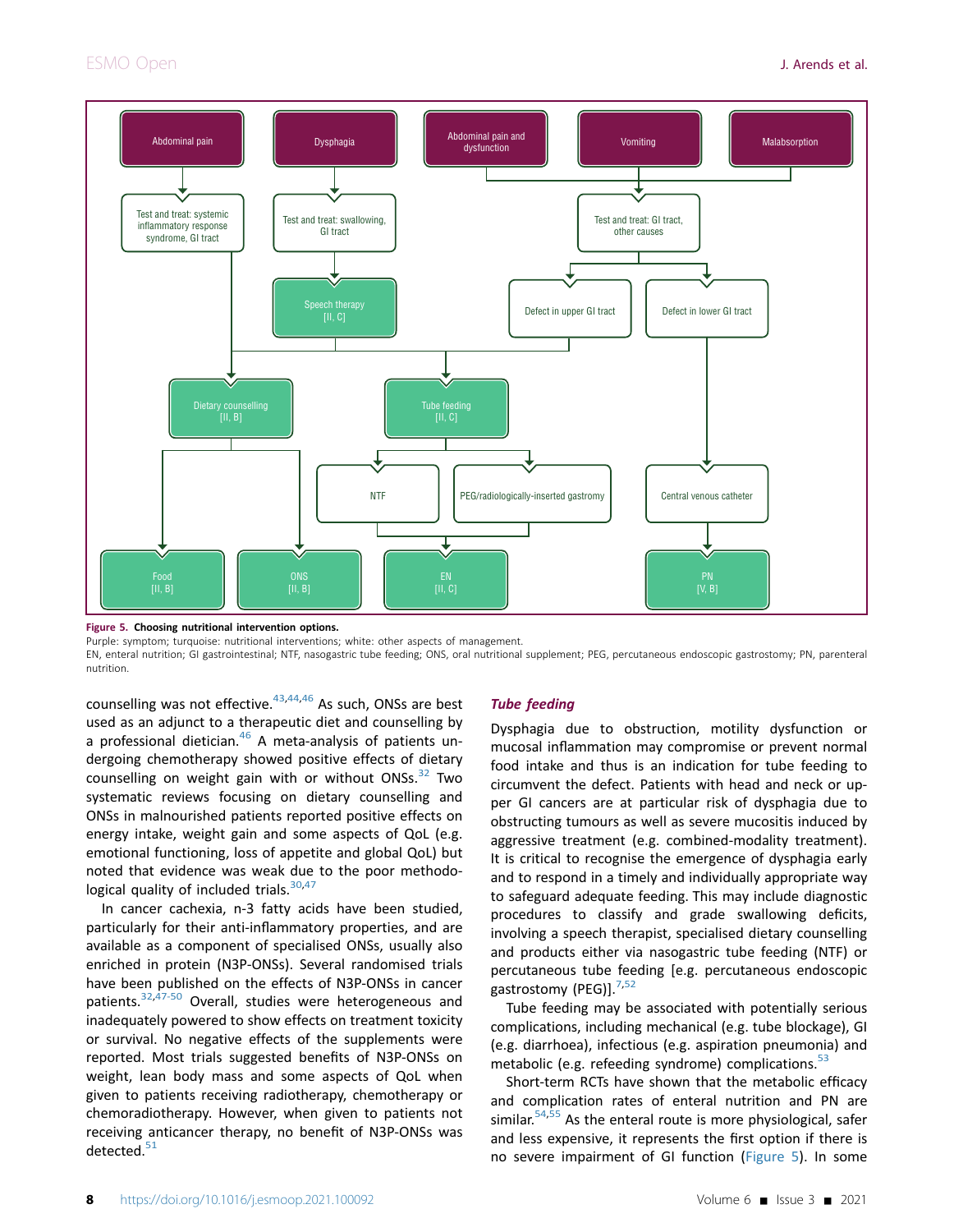settings, supplemental PN should be preferred over tube feeding; for example, if patients are suffering from nausea, vomiting, abdominal discomfort or severe diarrhoea. Tube feeding may be ineffective due to frequent dislodging; in particular, tube feeding may not prevent aspirations in patients with dysphagia. Given the lack of reliable clinical evidence of superior outcome for either method, it has been proposed that patient preference be considered when deciding on the feeding method. $56$  Some patients strongly prefer an intravenous route over tube feeding,  $56,57$  $56,57$  especially if a patient has already had a central venous catheter inserted.

Results from observational trials and RCTs comparing early tube feeding to oral nutrition in patients with head and neck cancer are heterogeneous, possibly due to the different oral nutrition regimens used in the control groups as well as a lack of stratification of patients by risk scores for malnutrition and dysphagia.<sup>[58](#page-15-23)</sup> Appropriate prediction and careful monitoring of food intake in order to identify the need for initiation of enteral feeding are recommended by European and Canadian guidelines. $7,59$  $7,59$ 

Several RCTs have compared NTF and PEG in head and neck cancer patients requiring nutritional support for  $\geq 1$ month. PEG resulted in better nutritional parameters after 6 weeks of treatment but not later. $60,61$  $60,61$  $60,61$  Meta-analyses have also reported no significant differences in the overall complication rates between NTF and PEG, $62$  even though tube dislodgement was more frequent with NTF and dysphagia was more frequent with PEG. $^{63}$  $^{63}$  $^{63}$  Resolution of dysphagia is impaired with long-term tube feeding.

### PN

In patients with severely compromised GI function, it may be impossible to ensure adequate nutrition by the oral or enteral route. PN and home PN are being widely used in patients with advanced cancer, both in patients still receiving or no longer receiving anticancer treatments, although evidence to support PN in patients with advanced cancer is weak. $33,64-66$  $33,64-66$  It appears obvious that a prolonged, severely reduced tolerance of food may compromise clinical outcome, and in these settings, PN might improve QoL and possibly survival. A recent systematic review assessing the effectiveness of home PN in people with malignant bowel obstruction included only observational studies, reported a high risk of bias and graded the certainty of evidence to be very low for improving survival and QoL. $67$  Another systematic review found that PN in patients with advanced cancer was understudied and that the level of evidence was weak.<sup>[68](#page-16-0)</sup> The PS and Glasgow Prognostic Score impact strongly on survival in patients with advanced cancer receiving home PN. $^{69}$  $^{69}$  $^{69}$  From this, it has been suggested that PN should be avoided if the ECOG/WHO PS is 3 or  $4.^{70}$  $4.^{70}$  $4.^{70}$  More complex scores and nomograms have been developed to estimate the probability of survival in patients with advanced cancer receiving home PN, e.g. based on Glasgow

Prognostic Score, PS, presence of metastatic disease and cancer entity.<sup>[65](#page-15-31)</sup> While these tools may separate groups of patients with similar survival, predictions for individual patients are imprecise.

However, absence of evidence is not identical to evidence of absence of an effect, $71$  and a decision to forego the option of intravenous nutrition should not only be based on the lack of high-quality trials. Rather, the decision to initiate PN should be individualised based on the extent of disease, physical and psychological resources of the patient and on a case-by-case risk/benefit assessment (see [Table 3](#page-5-1)).

PN carries the risk of potentially severe complications, including (but not limited to) catheter-related infection, occlusion and thrombosis, derangements of substrate and electrolyte levels, refeeding syndrome, exsiccosis, fluid overload and chronic hepatopathy and osteopathy.<sup>[72](#page-16-4)</sup>

PN may be offered to patients who do not tolerate any oral food or those who still tolerate some but inadequate amounts of oral food. The latter has been termed 'supplemental PN', although there is no agreement on the amount of food tolerated to justify this designation. A number of prospective observational studies have reported the effects of PN in patients with advanced cancer suffering from either severe GI obstruction or malnutrition.  $66,73-75$  $66,73-75$  OS was reported as 57%-75% after 1 month, 34%-67% after 3 months and 12%-34% after 6 months, but this was dependent on the type of patients included. $66,73,75$  $66,73,75$  $66,73,75$  Only one of these observational trials reported a small, but not clinically relevant, improvement in QoL.<sup>[73](#page-16-5)</sup> Obling et al.<sup>[76](#page-16-7)</sup> randomised 47 patients with incurable GI cancer to dietary counselling plus either ONSs or supplemental PN. The authors observed improvements in fat-free mass and QoL in favour of the supplemental PN group at 12 weeks but no difference in 6-month survival; however, the statistical analysis was flawed by the very large number of statistical tests carried out.<sup>[76](#page-16-7)</sup> Bouleuc et al.<sup>[33](#page-15-2)</sup> randomised 111 patients with advanced cancer to optimised nutritional care with or without additional supplemental PN for several months; supplemental PN did not improve either QoL or survival but increased severe adverse events. Thus, the potential clinical benefit of PN needs to be balanced against relevant risks (e.g. metabolic derangements, septic complications) and burdens (e.g. connection to an intravenous line for up to 14 hours per day).  $33$ 

None of the published trials reported whether patients were aware of their prognosis or the uncertainty about the benefits of PN.

An open question is how to manage the withdrawal of home PN at end of life. Although there has been no formal study on this issue, clinical experience shows that general criteria to withhold home PN when deemed no longer helpful should be considered early at the time when home PN is first offered and thereafter be discussed repeatedly to minimise distress when it is required to phase out PN at end of life.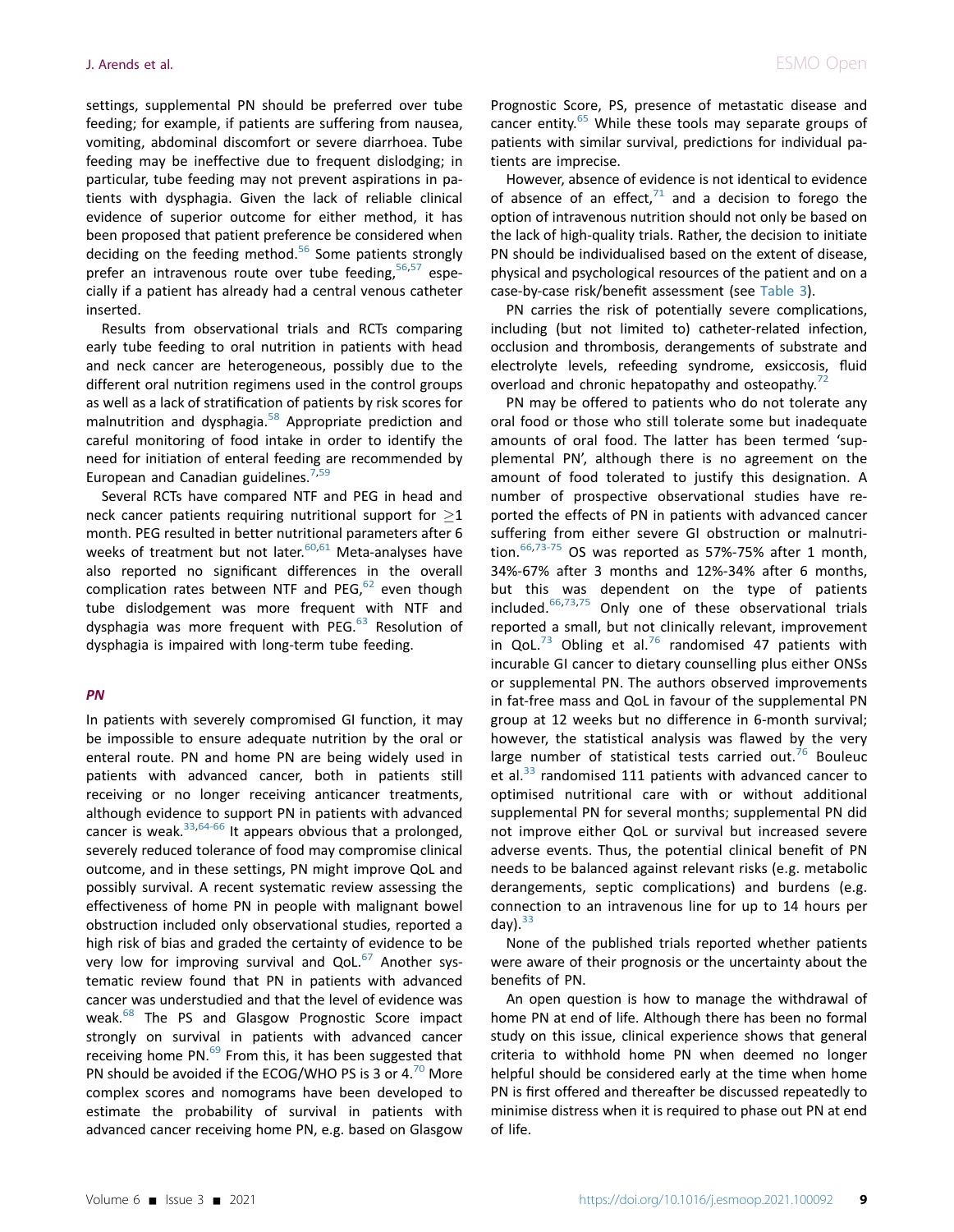### Recommendations

### Nutritional interventions

- In patients with inadequate food intake, nutritional interventions are recommended. In patients with an expected survival of more than several months and in those receiving anticancer therapy, these interventions should be escalated, as required. In other situations, low-risk interventions (e.g. counselling and ONSs) are preferred [II, A].
- If safe, the oral route should be the first option for nutritional support. Enteral tube feeding may be used in cases of dysphagia if the small bowel function is preserved. PN should be considered if oral intake and tube feeding are not tolerated or remain inadequate [II, A].

### Nutritional requirements

- Nutritional interventions should aim to fulfil energy and nutrient requirements [III, B].
- Nutritional interventions should be accompanied by muscle training and efforts to normalise metabolic state (diminish systemic inflammation, alleviate distress) [III, B].
- To maintain nutritional status, at least 25-30 kcal/kg BW/ day is recommended, adjusting the regimen as required [V, B].
- At least 1.2 g protein/kg BW/day should be provided [V, B].
- In patients with cachexia, regimens with fat accounting for half of the non-protein calories are recommended [II, B].

### Dietary counselling and ONSs

- Dietary counselling should be the first choice of nutritional support offered to improve oral intake and possibly weight gain in cachectic or at-risk patients who are able to eat. Dietary counselling should emphasise protein intake, an increased number of meals per day, treatment of nutrition impact symptoms and offering nutritional supplements when necessary. An adequately trained professional should guide this advice [II, B].
- ONSs can be supplied as part of dietary counselling to improve energy intake and induce weight gain [II, B].
- Patients receiving chemotherapy, radiotherapy or chemoradiotherapy may be offered N3P-ONSs to increase BW, attenuate loss of lean body mass and improve QoL [II, C].

### Tube feeding

 For patients with head and neck or upper GI cancers, especially those undergoing anticancer treatment, tube feeding to maintain BW or to reduce weight loss is recommended if oral feeding including ONSs is expected to remain inadequate for more than a few days [I, A].

- $\bullet$  In patients requiring  $>4$  weeks of enteral feeding, PEG rather than NTF is recommended [II, C].
- In patients requiring tube feeding, screening for and management of dysphagia is recommended along with encouragement and education to patients regarding how to maintain their swallowing function [II, B].

### PN

- Home PN should be offered to patients if their QoL and/ or length of survival is expected to be severely compromised by progressive malnutrition. Indicators of a potential benefit are ECOG/WHO PS 0-2, a low level of systemic inflammation (normal levels of serum albumin, modified Glasgow Prognostic Score  $\langle 2 \rangle$  and the absence of metastatic disease [V, B].
- There is insufficient evidence to routinely recommend supplemental PN in hypophagic, malnourished patients receiving chemotherapy to improve QoL and nutrition parameters [V, B].

### MUSCLE STRENGTH AND ENDURANCE TRAINING TO SUPPORT ANABOLISM

Current evidence shows that physical exercise is safe and provides benefit in QoL and in muscular and aerobic fitness for people with cancer, both during and after treatment. $77$  However, so far, reviews on exercise in cancer cachexia have generally been narrative or based on animal models. A systematic review and meta-analysis of RCTs focusing on exercise training in cachexia found no trials which met the inclusion criteria.<sup>[78](#page-16-9)</sup> An RCT comparing 8 weeks of exercise training with usual care in 231 patients with advanced cancer reported improved physical perfor-mance but no effect on subjective fatigue.<sup>[79](#page-16-10)</sup> However, despite limited robust data, multimodal rehabilitation programmes incorporating exercise and nutritional interventions have been reported to improve many outcomes, most notably those relating to physical endurance and depression scores. [80](#page-16-11)

While many patients with advanced cancer may drop out of exercise programmes due to progressive disease, when carefully supervised, the intervention appears safe for patients with advanced cancer, even in the hospice setting.<sup>79,[81,](#page-16-12)[82](#page-16-13)</sup> It is suggested that exercise techniques be chosen based on the individual risk of falls and of skeletal instabilities, and to suspend training when patients experience a fever  $>38^{\circ}$ C, infection, platelet count <20 000 g/l, haemoglobin  $<$ 8 g/dl or if they display other contraindi-cations to exercising.<sup>[83](#page-16-14)</sup>

Exercise has been hypothesised to attenuate the effects of cancer cachexia by modulating muscle metabolism, insulin sensitivity, anaemia, hypogonadism and systemic  $inflammation.<sup>84</sup>$  $inflammation.<sup>84</sup>$  $inflammation.<sup>84</sup>$  Physical activity may increase muscle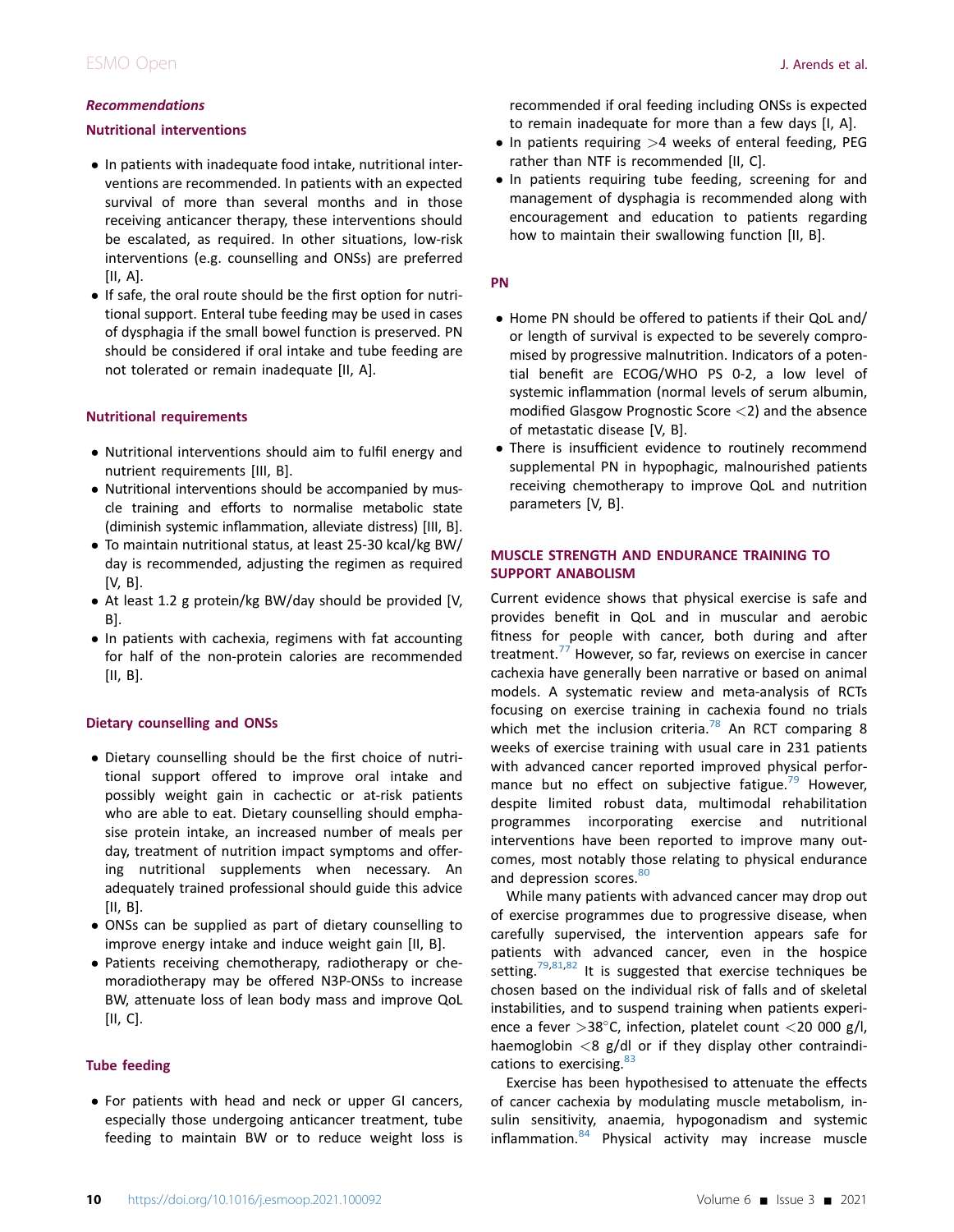strength and maintain a patient's functional ability, especially when a combination of moderate- to high-intensity resistance and aerobic exercise is undertaken.<sup>[84](#page-16-15)</sup> Exercises of moderate intensity are described as those which fall in between 5-8 metabolic equivalents (METS; a procedure to quantify the energy cost of activities). These include activities that take as much effort as brisk walking (5 km/h), a stationary bike with light effort and home-based exer-cises.<sup>[85](#page-16-16)</sup> Resistance exercises should alternate between upper and lower limbs, focus on movement quality and use defined sets of repetitions. Aerobic training should be accompanied by continuous or intermittent heart rate monitoring.

#### Recommendations

- When guided by professional experts, moderate physical exercise is safe in patients with cancer cachexia and is recommended to maintain and improve muscle mass [II, B].
- Resistance exercise two to three times per week as well as moderate aerobic (endurance) training should be offered to all patients with cachexia. The exercise prescription should involve a physiotherapist or an adequately trained professional and comprise a structured approach, including mode (aerobic, resistance, flexibility), frequency, intensity and duration as well as defined time points for reassessment [II, B].

#### PHARMACOLOGICAL INTERVENTIONS

Several drugs have been investigated for their potential use to treat or ameliorate the consequences of cancer cachexia. However, only corticosteroids and progestins have consistently shown beneficial effects on appetite and/or BW, though at the expense of substantial side-effects, while for other agents, the data are heterogeneous or disappointing.

The following section presents drugs that are approved for clinical use and have shown some anti-cachexia effect in clinical trials.

#### **Corticosteroids**

Corticosteroids include several agents with variable glucocorticoid, mineralocorticoid and anti-inflammatory potency. Prednisolone, methylprednisolone and dexamethasone are used most frequently. Symptomatic relief appears to be mainly achieved by their potent anti-inflammatory activity. $86$  Toxicity is usually minor when used for only a few weeks, whereas during prolonged intake, corticosteroids cause a rapid loss of muscle mass, insulin resistance and increased likelihood of infections, such as candida and stomatitis, contributing to a deterioration of cachectic pa-tients.<sup>[87](#page-16-18)</sup> Corticosteroids are recommended for the control of cancer-related fatigue.<sup>[88](#page-16-19)</sup> Several RCTs investigating the effects of corticosteroids on appetite in patients with advanced cancer have been published. Most trials reported a temporary benefit in appetite and well-being, whereas there were no effects on BW or survival.<sup>7,[89](#page-16-20)</sup> The antianorectic effect of corticosteroids is transient and often disappears after a few weeks. $90$  There are limited data available to recommend one corticosteroid over another.

#### **Progestins**

Medroxyprogesterone acetate and megestrol acetate (MA) have been studied widely to treat weight loss and anorexia in cancer patients. In preclinical models, progestins stimulate appetite and inhibit the synthesis of pro-inflammatory cytokines. A Cochrane review<sup>[91](#page-16-22)</sup> including 23 RCTs on the use of MA in patients with cancer (median duration of 8 weeks) found a significant improvement in appetite (relative risk 2.57) and weight gain (relative risk 1.55). However, no consistent improvement in QoL was observed and no data on muscle mass or physical function were reported. In the analysed trials, MA was used in doses of 160-800 mg/day and weight improvement appeared higher for doses >160 mg/day, while no dose effect was observed for appetite.

Treatment with MA is associated with an increased risk of thromboembolism, fluid retention, adrenal insufficiency and hypogonadism in male patients. $92$  While the aforementioned Cochrane review reported that MA treatment was associated with an increased mortality rate,  $91$  an update concluded that MA does not increase the rates of adverse events or death.<sup>[93](#page-16-24)</sup>

Although progestins have been studied in many RCTs, confirming modest stimulation of appetite, their clinical use is limited because of the significant risk of potentially serious side-effects.

### **Cannabinoids**

Cannabis sativa is a medical plant containing multiple cannabinoids, including tetrahydrocannabinol (THC). Medical cannabis is available in various formulations, e.g. tablets/capsules, vaporiser or mouth spray.

In patients with cancer cachexia, when studied in small trials and case series, THC appeared to improve appetite and attenuate weight loss. However, larger randomised trials comparing THC with either  $MA<sup>94</sup>$  $MA<sup>94</sup>$  $MA<sup>94</sup>$  or placebo<sup>[95](#page-16-26)</sup> could not detect a significant effect on appetite or QoL; in these trials, toxicity was low. In a small, placebo-controlled, 8 week RCT in 47 anorectic patients with advanced nonsmall-cell lung cancer, the synthetic THC derivative, nabilone, resulted in low toxicity but no significant effects on appetite or  $QoL<sup>96</sup>$  $QoL<sup>96</sup>$  $QoL<sup>96</sup>$  Current safety data for medical cannabis in cancer cachexia is based on only a few trials that likely under-dosed patients and so safety concerns remain.

#### Androgens

In cancer patients, hypogonadism is related to advanced cancer status, weight loss and, most likely, the use of opioid therapy. Anabolic-androgenic steroids have been shown to ameliorate loss of muscle mass and strength in patients with wasting associated with acquired immune deficiency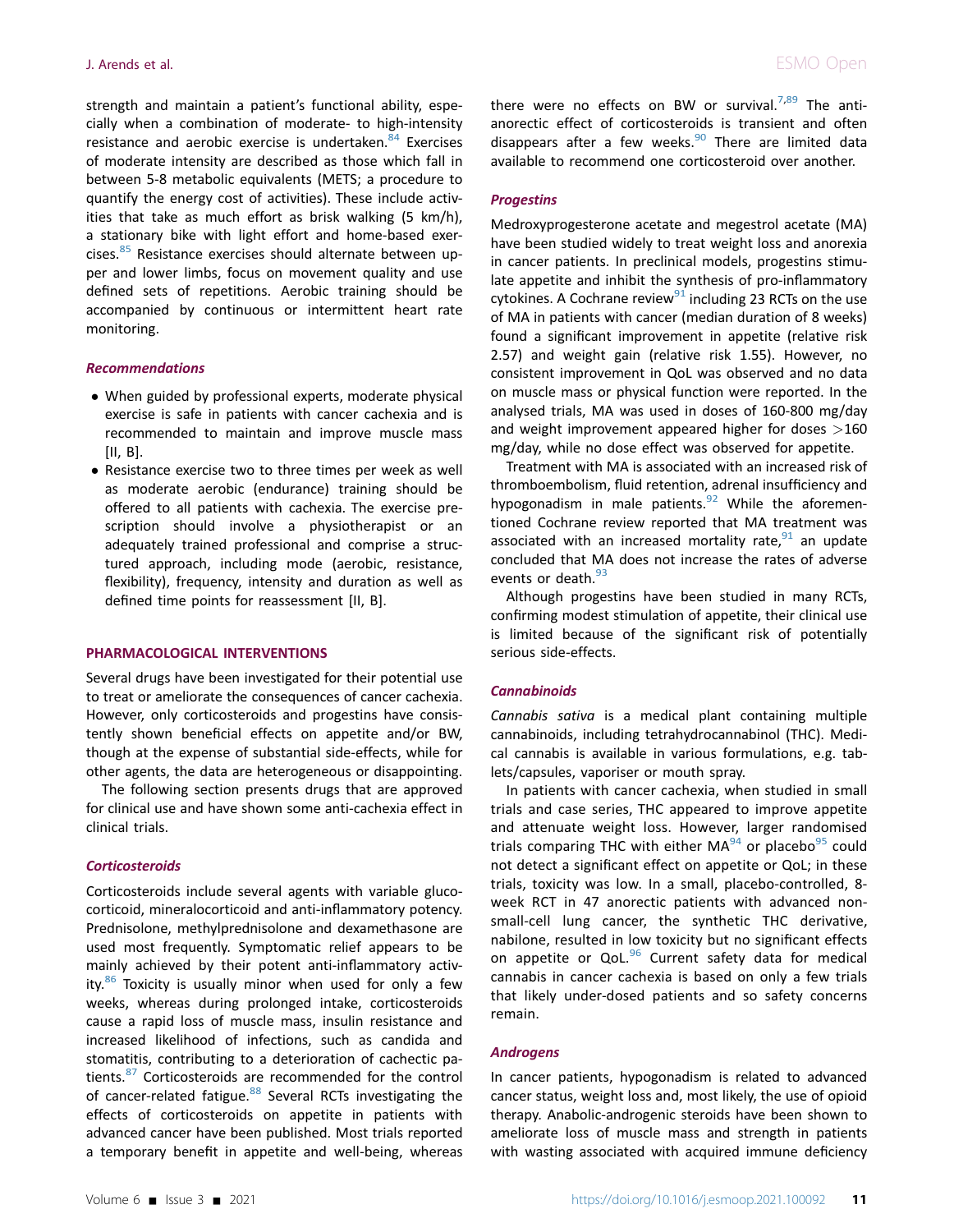# ESMO Open **J. Arends et al.**

syndrome. The use of androgens has not been studied extensively in patients with cancer cachexia. In an RCT of 37 lung cancer patients, the analogue nandrolone did not improve BW compared with placebo. $97$  In a three-armed RCT including 496 patients with cachexia, fluoxymesterone 10 mg b.i.d. was significantly inferior to MA 800 mg/day in terms of appetite improvement. $98$ 

### **Olanzapine**

Olanzapine is an atypical antipsychotic drug acting on multiple receptors, including dopamine and serotonin receptors, both of which are potentially relevant in cachexia.<sup>[99](#page-16-30)</sup> In clinical use, olanzapine causes more weight gain than other antipsychotic drugs. $100$  In a single arm, dose escalation study in 39 weight-losing patients with advanced cancer, olanzapine could not attenuate weight  $loss.<sup>101</sup>$  $loss.<sup>101</sup>$  $loss.<sup>101</sup>$ However, in a trial randomising 80 patients with advanced cancer to receive MA or MA and olanzapine, the combination arm yielded significant improvements in appetite and BW.<sup>[99](#page-16-30)</sup> In a recent RCT, olanzapine significantly reduced non-chemotherapy-induced nausea in 30 patients with advanced cancer compared with placebo.<sup>[102](#page-16-33)</sup> Thus, olanzapine may be considered for treating chronic nausea in patients with advanced cancer.

### Non-steroidal anti-inflammatory drugs

Non-steroidal anti-inflammatory drugs (NSAIDs) block the cyclooxygenase pathways and reduce inflammation by inhibiting prostaglandin production. NSAIDs have been studied to reduce the catabolic drive of systemic inflammation in patients with advanced cancer and cachexia. In a systematic review including six controlled trials and seven observational trials, $103$  11 of these trials reported an increase or stabilisation of BW or lean body mass with few side-effects reported. The cumulative evidence, however, was weak due to the low methodological quality of the analysed trials. Thus, in cachectic patients requiring pain control, NSAIDs could be considered with the potential additional benefit of improving BW.

### **Prokinetics**

Metoclopramide and domperidone are widely used to treat early satiety and chronic nausea $104$  as well as dyspepsia syndrome and gastroparesis.<sup>[105](#page-16-36)</sup> However, no large RCT has investigated the role of prokinetic agents in cachexia. While one RCT in patients with advanced cancer showed that metoclopramide may improve nausea but not appetite,  $106$ there are no similar studies with domperidone.

Metoclopramide and domperidone can cause serious, mainly neurological, side-effects, e.g. tardive dyskinesia, spasms, depression, dizziness and urinary retention. $107$ 

### Ghrelin receptor agonists

Anamorelin has recently been approved in Japan for cancer cachexia in patients with non-small-cell lung cancer, gastric cancer, pancreatic cancer and colorectal cancer,

but it is not approved in Europe based on findings from the ROMANO studies which showed a more modest improvement in lean body mass compared with that seen in the Japanese trials.

### Combination therapy

Published trials investigating potential synergies among pharmacological agents like progestins, antioxidants, Lcarnitine, thalidomide, n-3 fatty acids and NSAIDs were unsuccessful or unreliable due to methodological deficiencies.<sup>[108,](#page-16-39)[109](#page-16-40)</sup>

#### Recommendations

- Corticosteroids may be used to increase appetite for a short period of up to 2-3 weeks. Effects on appetite usually disappear with longer treatment [I, B].
- Progestins may be used to increase appetite and BW, but not muscle mass, QoL or physical function in patients with cancer cachexia [I, B]. The risk of serious sideeffects, including thromboembolic events, must be considered.
- There is insufficient evidence to support the use of medical cannabis or its derivatives to alleviate anorexia or early satiety in patients with cancer cachexia [II, C].
- As there is evidence of no beneficial effect in terms of improvement in muscle mass, androgens are not recommended [II, D].
- There is moderate evidence to suggest considering the use of olanzapine to treat appetite and nausea in patients with advanced cancer [II, B].
- There is insufficient evidence to recommend the use of NSAIDs alone to treat cancer cachexia [III, C].
- There is insufficient evidence to recommend the use of metoclopramide or domperidone alone to treat cancer cachexia [II, C].
- There is insufficient evidence to recommend specific combination regimens due to the lack of evidence from large, well-designed, randomised trials [II, C].

### COMMUNICATION WITH PATIENTS AND THEIR FAMILIES

#### Addressing cachexia-related psychosocial distress

In the presence of cachexia-related symptoms such as anorexia and fatigue, patients and their families experience stressful changes in eating habits and challenging social interactions. $110,111$  $110,111$  Patients report wanting and trying to eat but being unable to do so, while family members often misunderstand the complex and powerful derangements responsible for anorexia and food aversion in cachexia and pressure their relative to eat, thus increasing tension and conflict in the patient-family unit. $112,113$  $112,113$  In addition, continued loss of weight and function alters the patient's appearance with consequences on their self-image and self-esteem.<sup>[113](#page-17-12)</sup>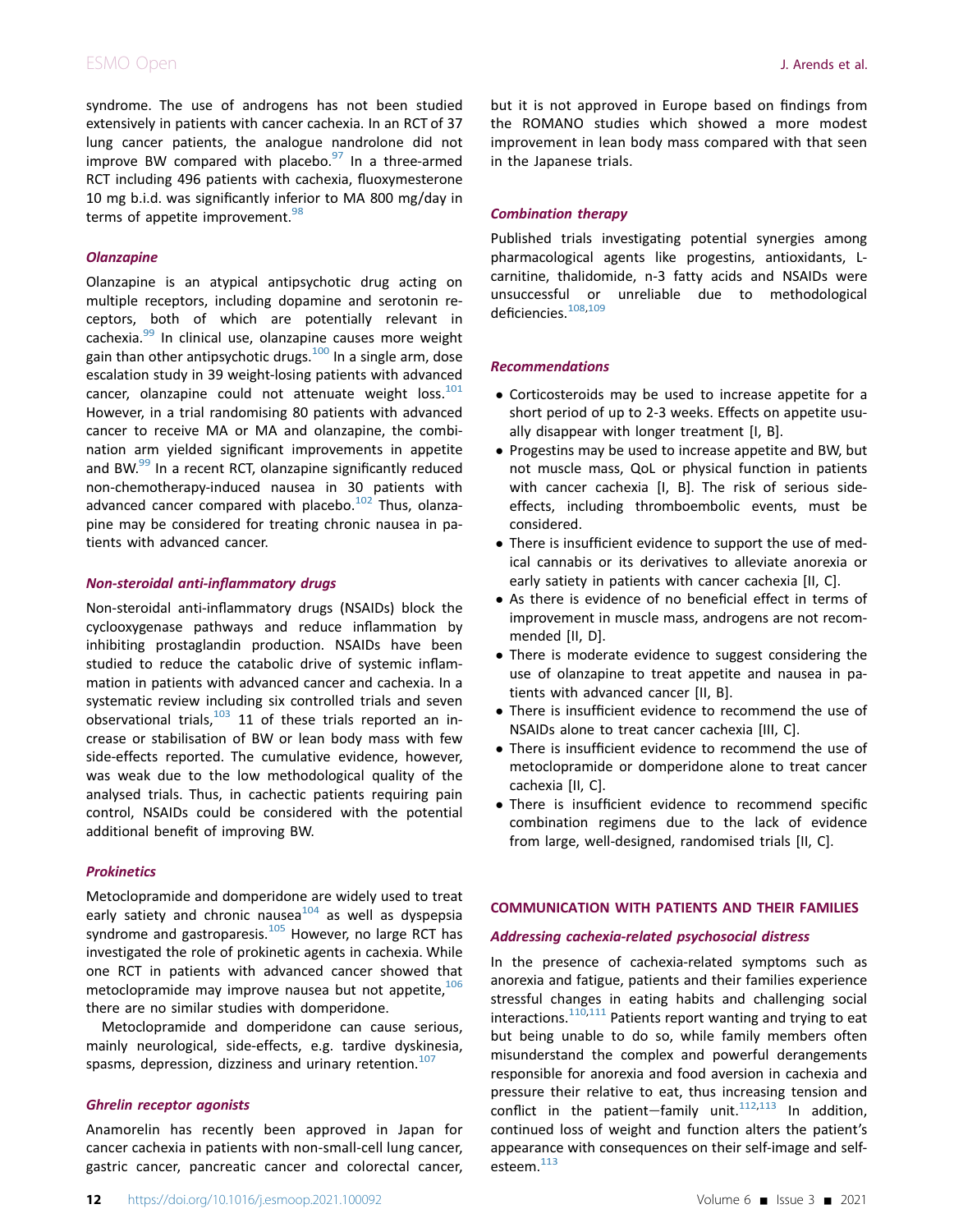Early identification of psychosocial distress and the impact of cachexia allows for timely interventions to manage distressing symptoms and improve  $QoL$ <sup>[114](#page-17-13)</sup>

#### Cachexia-centred communication

Focus groups and semi-structured interviews with 34 Irish health care professionals revealed that doctors, nurses and dieticians tend to avoid the problem of cancer cachexia because of difficulties in communicating its complex and often irreversible nature and negative prognosis, and for fear of lowering the patient's hope. $115$  A missed acknowledgement, however, has made family members feel misinformed and isolated. $116$  Poor communication by health care professionals may weaken the confidence of patients and families in their knowledge and understanding of cachexia; thus, transparent information is clearly preferred.<sup>[116](#page-17-15)</sup> A large survey (response rate 76%) of 702 bereaved family members of cancer patients in Japan suggested that health care professionals may relieve psychological and emotional distress by explaining the mechanisms of cancer cachexia as simply as possible. $117$ 

Tailored information about the role of nutritional support according to the stage of cachexia (see [Figure 3\)](#page-4-1) is fundamental to achieving agreement between health care professionals, patients and families on treatment goals. A systematic review including 19 studies investigating eatingrelated distress in patients with cachexia found that the main causes of negative psychosocial effects are a lack of knowledge regarding the nature of cancer cachexia and unsuccessful attempts to increase BW. A structured and informative intervention prevents families from feeling overwhelmed by their loved one's disease and alone in managing weight and eating problems. $118$ 

These findings suggest that patients and their families need honest and problem-centred communication tailored to the disease stage.

#### Psychosocial interventions

The aim of psychosocial interventions is to reduce the emotional burden associated with cancer cachexia by empowering patients and families to cope with the dysfunctions and derangements of cachexia, thus improving QoL.<sup>[118-120](#page-17-17)</sup> Health care professionals can adopt different strategies (e.g. DVDs, stories, open questions) to help patients and families to share their perspectives about food-related issues.<sup>[120](#page-17-18)</sup>

A small, randomised, exploratory trial evaluating psychosocial intervention on weight and eating-related distress in 50 patients with advanced cancer found that treated patients reported lower levels of distress compared with the control group. $118$  Qualitative analysis suggested that psychosocial intervention was helpful for carers as it provided information, reassurance and support for self-management. $119$  In a small, mixed-methods, qualitative research study, a family-centred psychosocial intervention was developed and delivered by a single nurse researcher to help patients with advanced cancer  Psychosocial interventions should be considered as early as possible in cachexia management. They should be conducted by trained health care professionals and aim to help patients and their families to cope with involuntary weight loss and to strengthen the dyadic coping resources [III, B].

and their families/caregivers to cope with the patient's involuntary weight loss and worsening appetite. The intervention was delivered during face-to-face consultations and 15 out of 16 patient-caregiver dyads reported

 Health care professionals should routinely assess patients and their families to permit timely identification

 Health care professionals should provide tailored information according to the stage of cachexia and empower patients and their families to understand its nature, course and biological mechanisms, and to acknowledge its negative effects (e.g. weight loss, reduced appetite, early satiety), thereby promoting greater awareness

of any psychosocial distress [V, B].

disciplinary intervention [IV, B].

#### MULTIMODAL TREATMENT

benefits. $120$ 

Recommendations

Multimodal interventions against cancer cachexia have been advocated for more than a decade based on the complex underlying pathophysiology [see Section 2 (text and Supplementary Figure S2) of the Supplementary Material, available at [https://doi.org/10.1016/j.esmoop.](https://doi.org/10.1016/j.esmoop.2021.100092) [2021.100092\]](https://doi.org/10.1016/j.esmoop.2021.100092) and the wealth of contributing factors impacting on BW, muscle mass, food intake and physical function. $121$  Components of such multimodal support may target calorific intake, physical activity, psychosocial and spiritual functions, as well as key factors in cachexia pathophysiology, such as inflammation. The concept of using synergies of supportive interventions has been described to achieve 'anabolic competence'.<sup>[122](#page-17-21)</sup> Examples of multimodal care in daily clinical practice have been assembled by Maddocks et al. $^{123}$  $^{123}$  $^{123}$  However, so far, few trials combining separate treatment modalities have been reported; ongoing investigations primarily focus on simultaneously targeting nutritional support, muscle training and anti-inflammatory concepts. Importantly, in healthy subjects, bouts of physical exercise significantly prolong the increase in muscle protein synthesis induced by feeding.<sup>[124](#page-17-23)</sup>

The randomised, 6-week, MENAC pilot trial compared a multimodal combination of NSAIDs, nutritional advice, oral supplements enriched in eicosapentaenoic acid and physical exercise to standard treatment in 46 patients with solid tumours starting chemotherapy.<sup>[82](#page-16-13)</sup> This trial showed that the intervention improved BW and is now being followed by a phase III trial recruiting patients with lung and pancreatic cancer. Another small trial, randomising 58 patients with advanced cancer to usual care or 12 weeks of an exercise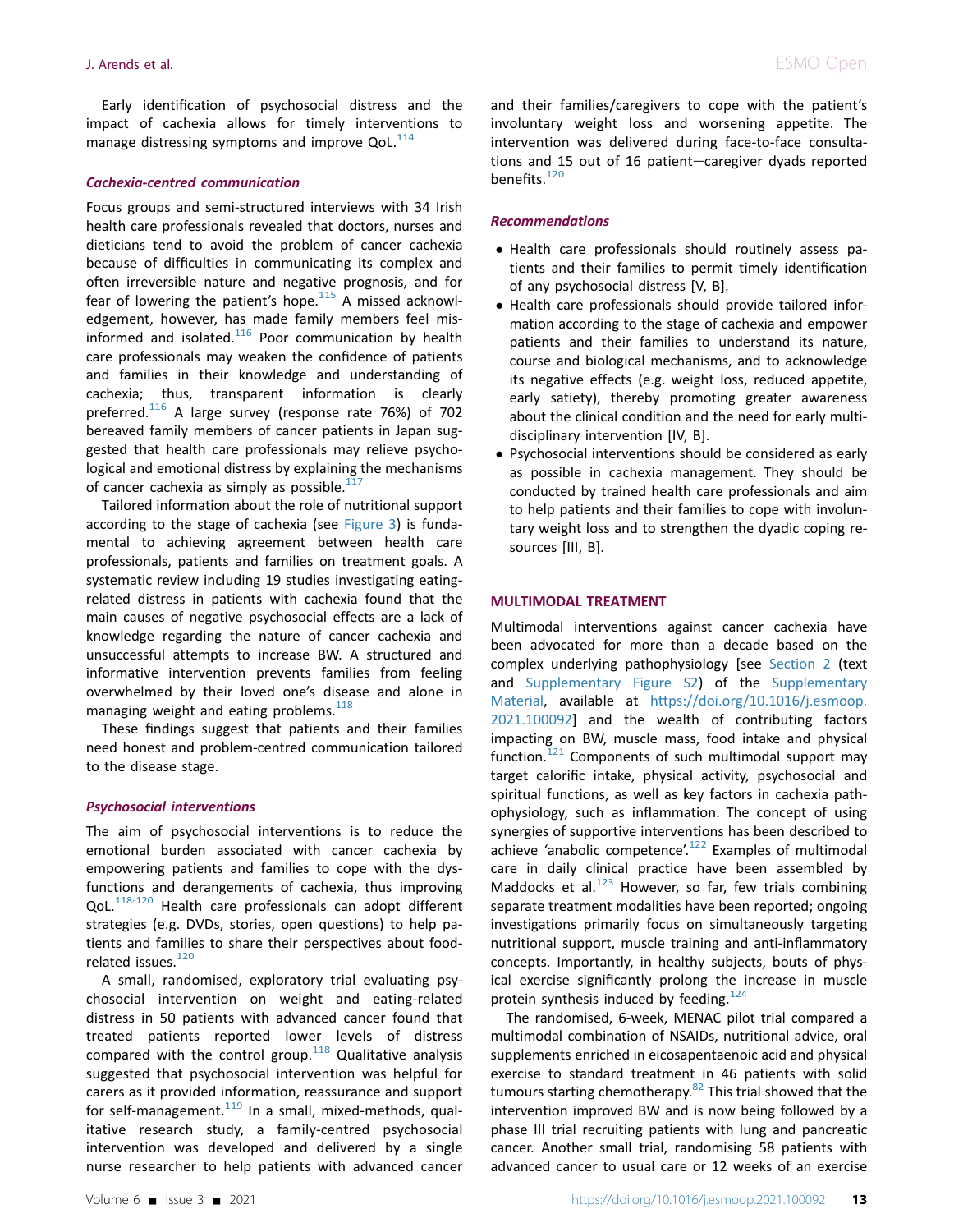# ESMO Open **J. Arends et al.**

training programme combined with repeated nutritional counselling, showed a significant increase in protein intake and a decrease in nausea and vomiting.<sup>[125](#page-17-24)</sup> Recently, a large RCT including 328 patients with previously untreated metastatic oesophago-gastric cancer received either standard care or additional nutritional and psychological interventions; combined-modality support resulted in improved OS in the intention-to-treat analysis. $126$ 

### Recommendation

• In patients with cachexia, combining nutritional support with exercise training and psychological support is proposed [II, B]. Anti-inflammatory interventions should also be considered [V, C].

### ORGANISING SUCCESSFUL CACHEXIA CARE IN MODERN **ONCOLOGY**

Critical points for cachexia care are to implement screening, assessment and treatment in routine cancer care. Initiating and maintaining these efforts, including a quality control

process, requires support by the institutional leadership. Evidence for the effectiveness of cachexia clinics is scarce due to a lack of RCTs. $127$  Extrapolation from pain in-terventions<sup>[128](#page-17-27)</sup> or specialised palliative care<sup>129</sup> suggests its potential effectiveness. Typically, a registered dietician, physiotherapist, palliative care nurse, psychologist and a palliative/supportive/rehabilitative care specialist-who ideally would also be a medical oncologist $130$ —could build the 'inner circle' of a cachexia clinic or team [\(Figure 6](#page-13-0)). A close integration of these professionals within the cancer clinic (e.g. case discussions, tumour boards, clinical rounds, education, clinical trials), as well as access to specialised professionals such as gastroenterologists (e.g. for vent, stent, gastrostomy, jejunostomy), head and neck specialists, logopaedic experts and invasive pain specialists, is highly recommended.

### Recommendations

• Screening for cachexia should be integrated into routine cancer care, supported by accountable professionals and

<span id="page-13-0"></span>

#### Figure 6. Responsibilities and interactions of members of the multimodal care team.

GI, gastrointestinal.

Solid line arrows depict responsibilities. Dashed line arrows depict interactions. Further cooperation (e.g. with gastroenterologists, surgeons, head and neck specialists) will frequently be necessary.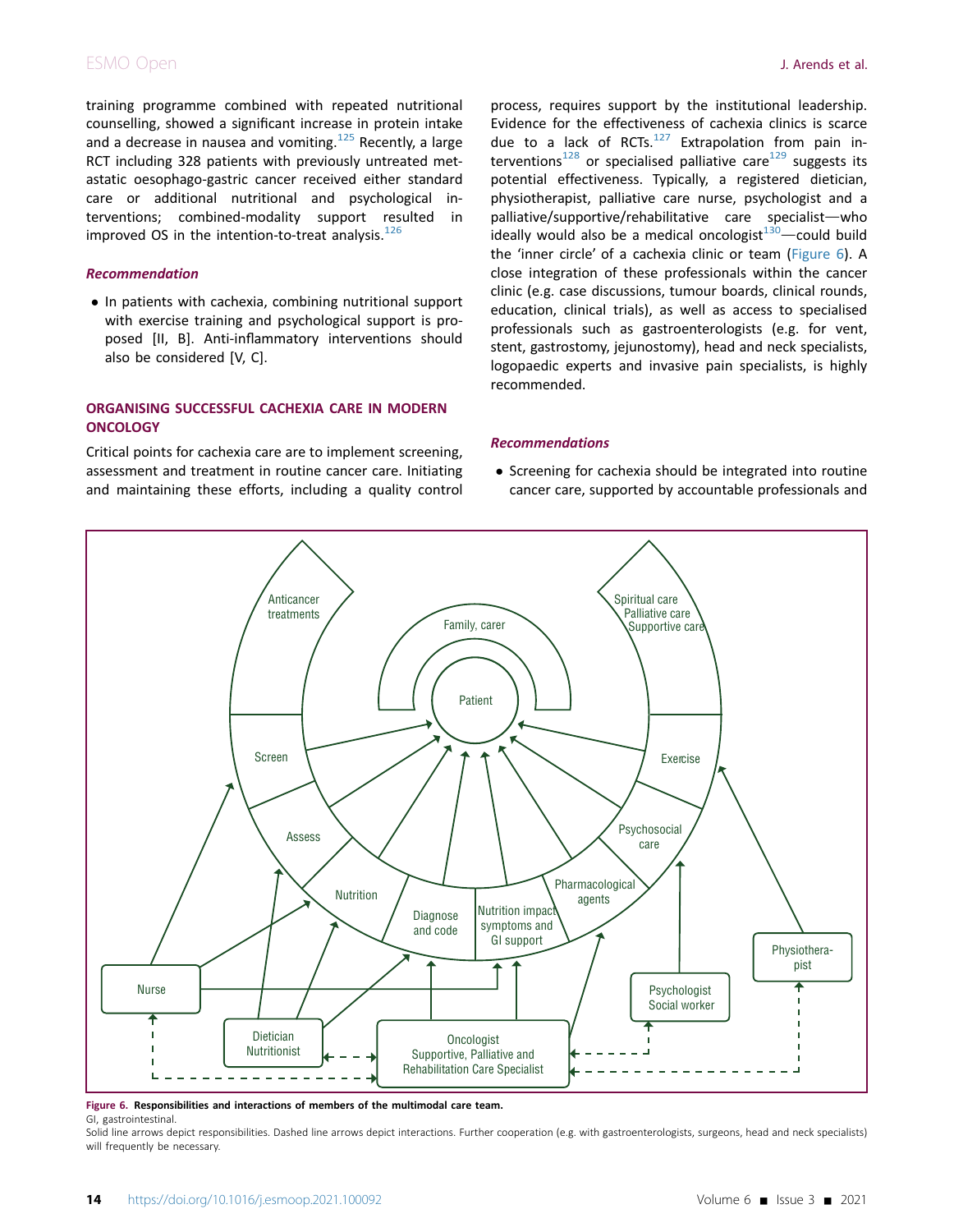linked to immediate access to cachexia care interventions [V, B].

 Cachexia care should be delivered utilising a combination of nutrition, physical activity, psychological, oncological, palliative/supportive/rehabilitative care and oncologist competencies [V, B].

### **METHODOLOGY**

This CPG was developed in accordance with the ESMO standard operating procedures for CPG development [\(https://www.esmo.org/guidelines/esmo-guidelines-method](https://www.esmo.org/guidelines/esmo-guidelines-methodology) [ology\)](https://www.esmo.org/guidelines/esmo-guidelines-methodology). The relevant literature has been selected by the expert authors. Levels of evidence and grades of recommendation have been applied using the system shown in Supplementary Table S3, available at [https://doi.org/10.](https://doi.org/10.1016/j.esmoop.2021.100092) [1016/j.esmoop.2021.100092.](https://doi.org/10.1016/j.esmoop.2021.100092) Statements without grading were considered justified standard clinical practice by the experts.

### ACKNOWLEDGEMENTS

Manuscript editing support was provided by Angela Corstorphine of Kstorfin Medical Communications Ltd; this support was funded by ESMO.

### FUNDING

No external funding has been received for the preparation of these guidelines. Production costs have been covered by ESMO from central funds.

### **DISCLOSURE**

FS reports receipt of unrestricted industry grants to institute for clinical research from Celgene, Fresenius and Helsinn, participation in company-led clinical cachexia trials for Novartis and participation in an advisory role for Helsinn, Mundipharma, Novartis, Fresenius and Kaiku Health (reimbursements to institute); TSS reports receipt of honoraria from Fresenius Kabi; MC reports receipt of payment from Tetra Biopharmaceuticals for helping to write research protocols; JA reports receipt of consultancy fees from Baxter and Danone and honoraria from Berg-Apotheke, Falk, Fresenius Kabi, Nutricia and Roche; CIR reports receipt of funding for independent educational events from Inpharm, Kyowa Kirin, Amgen Europe and Molteni SpA; MAEdvdS reports receipt of honoraria for independent lectures at educational and scientific events organised by Nutricia, Fresenius Kabi and Baxter; all other authors have declared no conflicts of interest.

### <span id="page-14-0"></span>**REFERENCES**

- <span id="page-14-1"></span>1. [Fearon K, Arends J, Baracos V. Understanding the mechanisms and](http://refhub.elsevier.com/S2059-7029(21)00049-1/sref1) [treatment options in cancer cachexia.](http://refhub.elsevier.com/S2059-7029(21)00049-1/sref1) Nat Rev Clin Oncol. 2013;10(2): [90-99.](http://refhub.elsevier.com/S2059-7029(21)00049-1/sref1)
- 2. [Schcolnik-Cabrera A, Chávez-Blanco A, Domínguez-Gómez G, et al.](http://refhub.elsevier.com/S2059-7029(21)00049-1/sref2) [Understanding tumor anabolism and patient catabolism in cancer](http://refhub.elsevier.com/S2059-7029(21)00049-1/sref2)associated cachexia. Am J Cancer Res. [2017;7\(5\):1107-1135.](http://refhub.elsevier.com/S2059-7029(21)00049-1/sref2)
- <span id="page-14-2"></span>3. [Mannion E, Gilmartin JJ, Donnellan P, et al. Effect of chemotherapy](http://refhub.elsevier.com/S2059-7029(21)00049-1/sref3) [on quality of life in patients with non-small cell lung cancer.](http://refhub.elsevier.com/S2059-7029(21)00049-1/sref3) Support Care Cancer. [2014;22\(5\):1417-1428](http://refhub.elsevier.com/S2059-7029(21)00049-1/sref3).
- <span id="page-14-3"></span>4. [Prigerson HG, Bao Y, Shah MA, et al. Chemotherapy use, performance](http://refhub.elsevier.com/S2059-7029(21)00049-1/sref4) [status, and quality of life at the end of life.](http://refhub.elsevier.com/S2059-7029(21)00049-1/sref4) JAMA Oncol. 2015;1(6): [778-784.](http://refhub.elsevier.com/S2059-7029(21)00049-1/sref4)
- <span id="page-14-4"></span>5. [Roeland EJ, Bohlke K, Baracos VE, et al. Management of cancer](http://refhub.elsevier.com/S2059-7029(21)00049-1/sref5) [cachexia: ASCO guideline.](http://refhub.elsevier.com/S2059-7029(21)00049-1/sref5) J Clin Oncol. 2020;38(21):2438-2453.
- <span id="page-14-5"></span>6. [Fearon K, Strasser F, Anker SD, et al. De](http://refhub.elsevier.com/S2059-7029(21)00049-1/sref6)finition and classification of [cancer cachexia: an international consensus.](http://refhub.elsevier.com/S2059-7029(21)00049-1/sref6) Lancet Oncol. [2011;12\(5\):489-495](http://refhub.elsevier.com/S2059-7029(21)00049-1/sref6).
- <span id="page-14-6"></span>7. [Arends J, Bachmann P, Baracos V, et al. ESPEN guidelines on nutrition](http://refhub.elsevier.com/S2059-7029(21)00049-1/sref7) [in cancer patients.](http://refhub.elsevier.com/S2059-7029(21)00049-1/sref7) Clin Nutr. 2017;36(1):11-48.
- <span id="page-14-7"></span>8. [Cederholm T, Jensen GL, Correia M, et al. GLIM criteria for the](http://refhub.elsevier.com/S2059-7029(21)00049-1/sref8) [diagnosis of malnutrition](http://refhub.elsevier.com/S2059-7029(21)00049-1/sref8)  $-$  [a consensus report from the global](http://refhub.elsevier.com/S2059-7029(21)00049-1/sref8) [clinical nutrition community.](http://refhub.elsevier.com/S2059-7029(21)00049-1/sref8) Clin Nutr. 2019;38(1):1-9.
- <span id="page-14-8"></span>9. [Cahill GF Jr. Starvation in man.](http://refhub.elsevier.com/S2059-7029(21)00049-1/sref9) N Engl J Med. 1970;282(12):668-675.
- <span id="page-14-9"></span>10. [Arends J. Mangelernährung bei Tumorpatienten.](http://refhub.elsevier.com/S2059-7029(21)00049-1/sref10) Onkologe. 2008;14: [9-14](http://refhub.elsevier.com/S2059-7029(21)00049-1/sref10).
- <span id="page-14-10"></span>11. [Jensen GL, Mirtallo J, Compher C, et al. Adult starvation and disease](http://refhub.elsevier.com/S2059-7029(21)00049-1/sref11)[related malnutrition: a proposal for etiology-based diagnosis in the](http://refhub.elsevier.com/S2059-7029(21)00049-1/sref11) [clinical practice setting from the International Consensus Guideline](http://refhub.elsevier.com/S2059-7029(21)00049-1/sref11) Committee. Clin Nutr. [2010;29\(2\):151-153](http://refhub.elsevier.com/S2059-7029(21)00049-1/sref11).
- <span id="page-14-11"></span>12. [Coussens LM, Werb Z. In](http://refhub.elsevier.com/S2059-7029(21)00049-1/sref12)flammation and cancer. Nature. [2002;420\(6917\):860-867.](http://refhub.elsevier.com/S2059-7029(21)00049-1/sref12)
- <span id="page-14-12"></span>13. [Baracos VE, Martin L, Korc M, et al. Cancer-associated cachexia.](http://refhub.elsevier.com/S2059-7029(21)00049-1/sref13) Nat [Rev Dis Primers.](http://refhub.elsevier.com/S2059-7029(21)00049-1/sref13) 2018;4:17105.
- <span id="page-14-13"></span>14. [Straub RH. Evolutionary medicine and chronic in](http://refhub.elsevier.com/S2059-7029(21)00049-1/sref14)flammatory state  $$ [known and new concepts in pathophysiology.](http://refhub.elsevier.com/S2059-7029(21)00049-1/sref14) J Mol Med (Berl). [2012;90\(5\):523-534.](http://refhub.elsevier.com/S2059-7029(21)00049-1/sref14)
- <span id="page-14-14"></span>15. McMillan DC. The systemic infl[ammation-based Glasgow Prognostic](http://refhub.elsevier.com/S2059-7029(21)00049-1/sref15) [Score: a decade of experience in patients with cancer.](http://refhub.elsevier.com/S2059-7029(21)00049-1/sref15) Cancer Treat Rev. [2013;39\(5\):534-540](http://refhub.elsevier.com/S2059-7029(21)00049-1/sref15).
- <span id="page-14-15"></span>16. [Fearon KC, Glass DJ, Guttridge DC. Cancer cachexia: mediators,](http://refhub.elsevier.com/S2059-7029(21)00049-1/sref16) [signaling, and metabolic pathways.](http://refhub.elsevier.com/S2059-7029(21)00049-1/sref16) Cell Metab. 2012;16(2):153-166.
- <span id="page-14-16"></span>17. [Cruz-Jentoft AJ, Bahat G, Bauer J, et al. Sarcopenia: revised European](http://refhub.elsevier.com/S2059-7029(21)00049-1/sref17) consensus on defi[nition and diagnosis.](http://refhub.elsevier.com/S2059-7029(21)00049-1/sref17) Age Ageing. 2019;48(1):16-31.
- <span id="page-14-17"></span>18. [Bozzetti F. Chemotherapy-induced sarcopenia.](http://refhub.elsevier.com/S2059-7029(21)00049-1/sref18) Curr Treat Options Oncol. [2020;21\(1\):7](http://refhub.elsevier.com/S2059-7029(21)00049-1/sref18).
- <span id="page-14-18"></span>19. [Prado CM, Lieffers JR, McCargar LJ, et al. Prevalence and clinical](http://refhub.elsevier.com/S2059-7029(21)00049-1/sref19) [implications of sarcopenic obesity in patients with solid tumours of](http://refhub.elsevier.com/S2059-7029(21)00049-1/sref19) [the respiratory and gastrointestinal tracts: a population-based study.](http://refhub.elsevier.com/S2059-7029(21)00049-1/sref19) Lancet Oncol. [2008;9\(7\):629-635](http://refhub.elsevier.com/S2059-7029(21)00049-1/sref19).
- <span id="page-14-19"></span>20. [Caillet P, Liuu E, Raynaud Simon A, et al. Association between](http://refhub.elsevier.com/S2059-7029(21)00049-1/sref20) [cachexia, chemotherapy and outcomes in older cancer patients: a](http://refhub.elsevier.com/S2059-7029(21)00049-1/sref20) systematic review. Clin Nutr. [2017;36\(6\):1473-1482.](http://refhub.elsevier.com/S2059-7029(21)00049-1/sref20)
- <span id="page-14-20"></span>21. [van Bokhorst-de van der Schueren MA, Guaitoli PR, Jansma EP, et al.](http://refhub.elsevier.com/S2059-7029(21)00049-1/sref21) [Nutrition screening tools: does one size](http://refhub.elsevier.com/S2059-7029(21)00049-1/sref21) fit all? A systematic review of [screening tools for the hospital setting.](http://refhub.elsevier.com/S2059-7029(21)00049-1/sref21) Clin Nutr. 2014;33(1):39-58.
- <span id="page-14-21"></span>22. [Isenring E, Elia M. Which screening method is appropriate for older](http://refhub.elsevier.com/S2059-7029(21)00049-1/sref22) [cancer patients at risk for malnutrition?](http://refhub.elsevier.com/S2059-7029(21)00049-1/sref22) Nutrition. 2015;31(4):594- [597.](http://refhub.elsevier.com/S2059-7029(21)00049-1/sref22)
- <span id="page-14-22"></span>23. [Omlin A, Blum D, Wierecky J, et al. Nutrition impact symptoms in](http://refhub.elsevier.com/S2059-7029(21)00049-1/sref23) [advanced cancer patients: frequency and speci](http://refhub.elsevier.com/S2059-7029(21)00049-1/sref23)fic interventions, a case-control study. [J Cachexia Sarcopenia Muscle.](http://refhub.elsevier.com/S2059-7029(21)00049-1/sref23) 2013;4(1):55-61.
- <span id="page-14-23"></span>24. [Krishnan M, Temel JS, Wright AA, et al. Predicting life expectancy in](http://refhub.elsevier.com/S2059-7029(21)00049-1/sref24) [patients with advanced incurable cancer: a review.](http://refhub.elsevier.com/S2059-7029(21)00049-1/sref24) J Support Oncol. [2013;11\(2\):68-74.](http://refhub.elsevier.com/S2059-7029(21)00049-1/sref24)
- <span id="page-14-24"></span>25. [Hui D, Paiva CE, Del Fabbro EG, et al. Prognostication in advanced](http://refhub.elsevier.com/S2059-7029(21)00049-1/sref25) [cancer: update and directions for future research.](http://refhub.elsevier.com/S2059-7029(21)00049-1/sref25) Support Care Cancer. [2019;27\(6\):1973-1984.](http://refhub.elsevier.com/S2059-7029(21)00049-1/sref25)
- <span id="page-14-25"></span>26. [Simmons CPL, McMillan DC, McWilliams K, et al. Prognostic tools in](http://refhub.elsevier.com/S2059-7029(21)00049-1/sref26) [patients with advanced cancer: a systematic review.](http://refhub.elsevier.com/S2059-7029(21)00049-1/sref26) J Pain Symptom Manage. [2017;53\(5\):962-970.e10.](http://refhub.elsevier.com/S2059-7029(21)00049-1/sref26)
- <span id="page-14-26"></span>27. [Arends J. Struggling with nutrition in patients with advanced cancer:](http://refhub.elsevier.com/S2059-7029(21)00049-1/sref27) [nutrition and nourishment-focusing on metabolism and supportive](http://refhub.elsevier.com/S2059-7029(21)00049-1/sref27) care. Ann Oncol. [2018;29\(suppl\\_2\):ii27-ii34.](http://refhub.elsevier.com/S2059-7029(21)00049-1/sref27)
- <span id="page-14-27"></span>28. [Dev R, Bruera E, Dalal S. Insulin resistance and body composition in](http://refhub.elsevier.com/S2059-7029(21)00049-1/sref28) cancer patients. Ann Oncol. [2018;29\(suppl\\_2\):ii18-ii26](http://refhub.elsevier.com/S2059-7029(21)00049-1/sref28).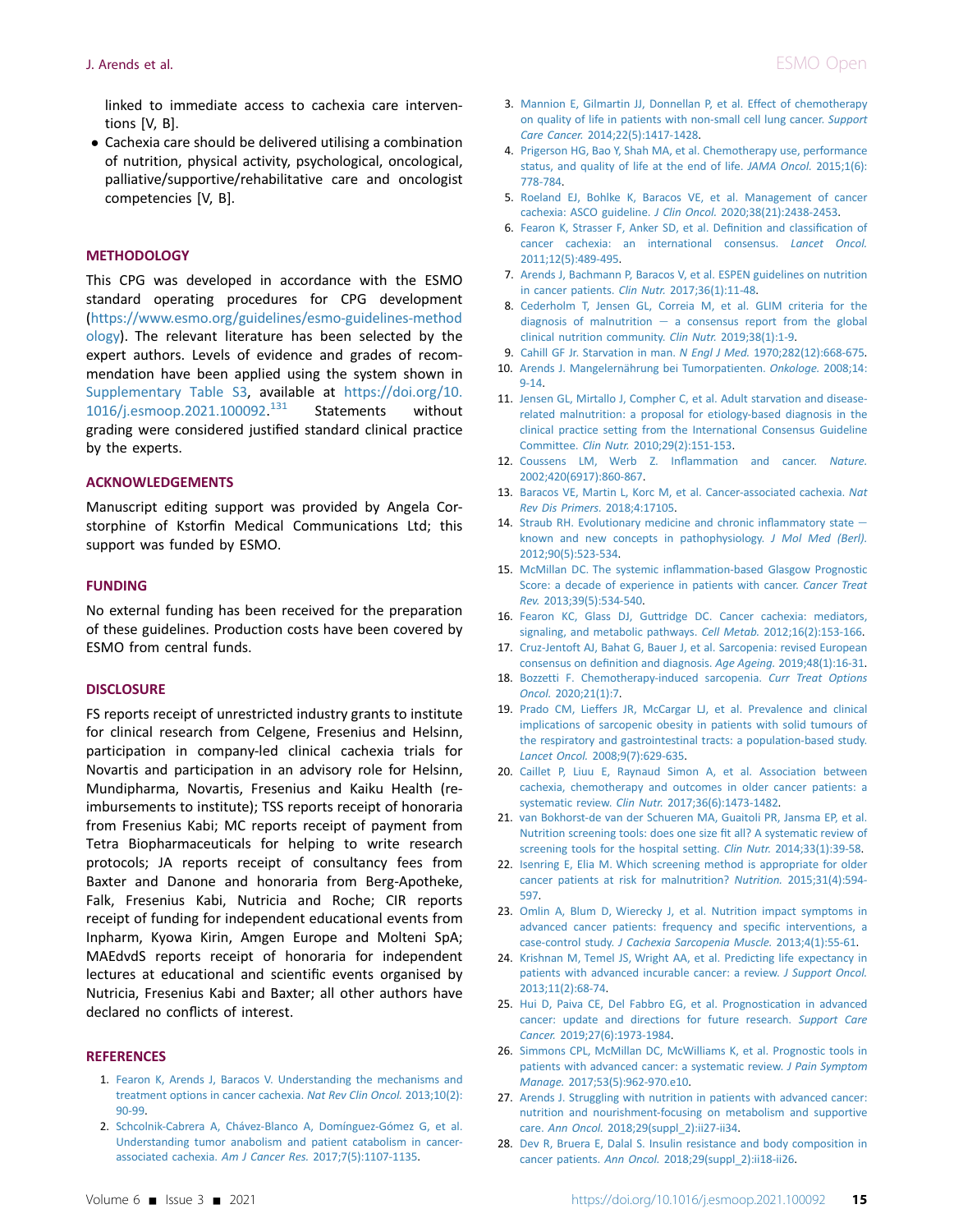- <span id="page-15-0"></span>29. [Haran PH, Rivas DA, Fielding RA. Role and potential mechanisms of](http://refhub.elsevier.com/S2059-7029(21)00049-1/sref29) [anabolic resistance in sarcopenia.](http://refhub.elsevier.com/S2059-7029(21)00049-1/sref29) J Cachexia Sarcopenia Muscle. [2012;3\(3\):157-162](http://refhub.elsevier.com/S2059-7029(21)00049-1/sref29).
- <span id="page-15-1"></span>30. [Baldwin C, Spiro A, Ahern R, et al. Oral nutritional interventions in](http://refhub.elsevier.com/S2059-7029(21)00049-1/sref30) [malnourished patients with cancer: a systematic review and meta](http://refhub.elsevier.com/S2059-7029(21)00049-1/sref30)analysis. J Natl Cancer Inst. [2012;104\(5\):371-385.](http://refhub.elsevier.com/S2059-7029(21)00049-1/sref30)
- 31. [Bourdel-Marchasson I, Blanc-Bisson C, Doussau A, et al. Nutritional](http://refhub.elsevier.com/S2059-7029(21)00049-1/sref31) [advice in older patients at risk of malnutrition during treatment for](http://refhub.elsevier.com/S2059-7029(21)00049-1/sref31) [chemotherapy: a two-year randomized controlled trial.](http://refhub.elsevier.com/S2059-7029(21)00049-1/sref31) PLoS One. [2014;9\(9\):e108687](http://refhub.elsevier.com/S2059-7029(21)00049-1/sref31).
- <span id="page-15-12"></span>32. [de van der Schueren MAE, Laviano A, Blanchard H, et al. Systematic](http://refhub.elsevier.com/S2059-7029(21)00049-1/sref32) [review and meta-analysis of the evidence for oral nutritional inter](http://refhub.elsevier.com/S2059-7029(21)00049-1/sref32)[vention on nutritional and clinical outcomes during chemo\(radio\)](http://refhub.elsevier.com/S2059-7029(21)00049-1/sref32) [therapy: current evidence and guidance for design of future trials.](http://refhub.elsevier.com/S2059-7029(21)00049-1/sref32) Ann Oncol. [2018;29\(5\):1141-1153](http://refhub.elsevier.com/S2059-7029(21)00049-1/sref32).
- <span id="page-15-2"></span>33. [Bouleuc C, Anota A, Cornet C, et al. Impact on health-related quality](http://refhub.elsevier.com/S2059-7029(21)00049-1/sref33) [of life of parenteral nutrition for patients with advanced cancer](http://refhub.elsevier.com/S2059-7029(21)00049-1/sref33) [cachexia: results from a randomized controlled trial.](http://refhub.elsevier.com/S2059-7029(21)00049-1/sref33) Oncologist. [2020;25\(5\):e843-e851.](http://refhub.elsevier.com/S2059-7029(21)00049-1/sref33)
- <span id="page-15-3"></span>34. [Oh SY, Jun HJ, Park SJ, et al. A randomized phase II study to assess the](http://refhub.elsevier.com/S2059-7029(21)00049-1/sref34) effectiveness of fl[uid therapy or intensive nutritional support on](http://refhub.elsevier.com/S2059-7029(21)00049-1/sref34) [survival in patients with advanced cancer who cannot be nourished](http://refhub.elsevier.com/S2059-7029(21)00049-1/sref34) via enteral route. J Palliat Med. [2014;17\(11\):1266-1270](http://refhub.elsevier.com/S2059-7029(21)00049-1/sref34).
- <span id="page-15-4"></span>35. [Purcell SA, Elliott SA, Walter PJ, et al. Total energy expenditure in](http://refhub.elsevier.com/S2059-7029(21)00049-1/sref35) [patients with colorectal cancer: associations with body composition,](http://refhub.elsevier.com/S2059-7029(21)00049-1/sref35) [physical activity, and energy recommendations.](http://refhub.elsevier.com/S2059-7029(21)00049-1/sref35) Am J Clin Nutr. [2019;110\(2\):367-376.](http://refhub.elsevier.com/S2059-7029(21)00049-1/sref35)
- <span id="page-15-5"></span>36. [Bozzetti F, Bozzetti V. Is the intravenous supplementation of amino](http://refhub.elsevier.com/S2059-7029(21)00049-1/sref36) [acid to cancer patients adequate? A critical appraisal of literature.](http://refhub.elsevier.com/S2059-7029(21)00049-1/sref36) Clin Nutr. [2013;32\(1\):142-146.](http://refhub.elsevier.com/S2059-7029(21)00049-1/sref36)
- 37. [Winter A, MacAdams J, Chevalier S. Normal protein anabolic response](http://refhub.elsevier.com/S2059-7029(21)00049-1/sref37) [to hyperaminoacidemia in insulin-resistant patients with lung cancer](http://refhub.elsevier.com/S2059-7029(21)00049-1/sref37) cachexia. Clin Nutr. [2012;31\(5\):765-773.](http://refhub.elsevier.com/S2059-7029(21)00049-1/sref37)
- 38. [Wolfe RR. The 2017 Sir David P Cuthbertson lecture. Amino acids and](http://refhub.elsevier.com/S2059-7029(21)00049-1/sref38) [muscle protein metabolism in critical care.](http://refhub.elsevier.com/S2059-7029(21)00049-1/sref38) Clin Nutr. 2018;37(4): [1093-1100](http://refhub.elsevier.com/S2059-7029(21)00049-1/sref38).
- <span id="page-15-6"></span>39. [Cao DX, Wu GH, Zhang B, et al. Resting energy expenditure and body](http://refhub.elsevier.com/S2059-7029(21)00049-1/sref39) [composition in patients with newly detected cancer.](http://refhub.elsevier.com/S2059-7029(21)00049-1/sref39) Clin Nutr. [2010;29\(1\):72-77](http://refhub.elsevier.com/S2059-7029(21)00049-1/sref39).
- <span id="page-15-7"></span>40. [Körber J, Pricelius S, Heidrich M, et al. Increased lipid utilization in](http://refhub.elsevier.com/S2059-7029(21)00049-1/sref40) [weight losing and weight stable cancer patients with normal body](http://refhub.elsevier.com/S2059-7029(21)00049-1/sref40) weight. Eur J Clin Nutr. [1999;53\(9\):740-745.](http://refhub.elsevier.com/S2059-7029(21)00049-1/sref40)
- <span id="page-15-8"></span>41. [Fearon KC, Borland W, Preston T, et al. Cancer cachexia: in](http://refhub.elsevier.com/S2059-7029(21)00049-1/sref41)fluence of [systemic ketosis on substrate levels and nitrogen metabolism.](http://refhub.elsevier.com/S2059-7029(21)00049-1/sref41) Am J Clin Nutr. [1988;47\(1\):42-48.](http://refhub.elsevier.com/S2059-7029(21)00049-1/sref41)
- <span id="page-15-9"></span>42. [Breitkreutz R, Tesdal K, Jentschura D, et al. Effects of a high-fat diet](http://refhub.elsevier.com/S2059-7029(21)00049-1/sref42) [on body composition in cancer patients receiving chemotherapy: a](http://refhub.elsevier.com/S2059-7029(21)00049-1/sref42) [randomized controlled study.](http://refhub.elsevier.com/S2059-7029(21)00049-1/sref42) Wien Klin Wochenschr. 2005;117(19- [20\):685-692.](http://refhub.elsevier.com/S2059-7029(21)00049-1/sref42)
- <span id="page-15-10"></span>43. [Garg S, Yoo J, Winquist E. Nutritional support for head and neck](http://refhub.elsevier.com/S2059-7029(21)00049-1/sref43) [cancer patients receiving radiotherapy: a systematic review.](http://refhub.elsevier.com/S2059-7029(21)00049-1/sref43) Support Care Cancer. [2010;18\(6\):667-677](http://refhub.elsevier.com/S2059-7029(21)00049-1/sref43).
- <span id="page-15-11"></span>44. [Langius JA, Zandbergen MC, Eerenstein SE, et al. Effect of nutritional](http://refhub.elsevier.com/S2059-7029(21)00049-1/sref44) [interventions on nutritional status, quality of life and mortality in](http://refhub.elsevier.com/S2059-7029(21)00049-1/sref44) [patients with head and neck cancer receiving \(chemo\)radiotherapy: a](http://refhub.elsevier.com/S2059-7029(21)00049-1/sref44) systematic review. Clin Nutr. [2013;32\(5\):671-678.](http://refhub.elsevier.com/S2059-7029(21)00049-1/sref44)
- <span id="page-15-13"></span>45. [Balstad TR, Solheim TS, Strasser F, et al. Dietary treatment of weight](http://refhub.elsevier.com/S2059-7029(21)00049-1/sref45) [loss in patients with advanced cancer and cachexia: a systematic](http://refhub.elsevier.com/S2059-7029(21)00049-1/sref45) literature review. [Crit Rev Oncol Hematol.](http://refhub.elsevier.com/S2059-7029(21)00049-1/sref45) 2014;91(2):210-221.
- <span id="page-15-14"></span>46. [Lee JLC, Leong LP, Lim SL. Nutrition intervention approaches to](http://refhub.elsevier.com/S2059-7029(21)00049-1/sref46) [reduce malnutrition in oncology patients: a systematic review.](http://refhub.elsevier.com/S2059-7029(21)00049-1/sref46) Support Care Cancer. [2016;24\(1\):469-480](http://refhub.elsevier.com/S2059-7029(21)00049-1/sref46).
- <span id="page-15-15"></span>47. [Blackwood HA, Hall CC, Balstad TR, et al. A systematic review](http://refhub.elsevier.com/S2059-7029(21)00049-1/sref47) [examining nutrition support interventions in patients with incurable](http://refhub.elsevier.com/S2059-7029(21)00049-1/sref47) cancer. Support Care Cancer. [2020;28\(4\):1877-1889.](http://refhub.elsevier.com/S2059-7029(21)00049-1/sref47)
- 48. [de Aguiar Pastore Silva J, Emilia de Souza Fabre M, Waitzberg DL.](http://refhub.elsevier.com/S2059-7029(21)00049-1/sref48) [Omega-3 supplements for patients in chemotherapy and/or radio](http://refhub.elsevier.com/S2059-7029(21)00049-1/sref48)[therapy: a systematic review.](http://refhub.elsevier.com/S2059-7029(21)00049-1/sref48) Clin Nutr. 2015;34(3):359-366.
- 49. [Cereda E, Cappello S, Colombo S, et al. Nutritional counseling with or](http://refhub.elsevier.com/S2059-7029(21)00049-1/sref49) [without systematic use of oral nutritional supplements in head and](http://refhub.elsevier.com/S2059-7029(21)00049-1/sref49) [neck cancer patients undergoing radiotherapy.](http://refhub.elsevier.com/S2059-7029(21)00049-1/sref49) Radiother Oncol. [2018;126\(1\):81-88.](http://refhub.elsevier.com/S2059-7029(21)00049-1/sref49)
- 50. [van der Meij BS, van Bokhorst-de van der Schueren MA, Langius JA,](http://refhub.elsevier.com/S2059-7029(21)00049-1/sref50) [et al. n-3 PUFAs in cancer, surgery, and critical care: a systematic](http://refhub.elsevier.com/S2059-7029(21)00049-1/sref50) [review on clinical effects, incorporation, and washout of oral or](http://refhub.elsevier.com/S2059-7029(21)00049-1/sref50) [enteral compared with parenteral supplementation.](http://refhub.elsevier.com/S2059-7029(21)00049-1/sref50) Am J Clin Nutr. [2011;94\(5\):1248-1265.](http://refhub.elsevier.com/S2059-7029(21)00049-1/sref50)
- <span id="page-15-16"></span>51. [Dewey A, Baughan C, Dean T, et al. Eicosapentaenoic acid \(EPA, an](http://refhub.elsevier.com/S2059-7029(21)00049-1/sref51) omega-3 fatty acid from fi[sh oils\) for the treatment of cancer](http://refhub.elsevier.com/S2059-7029(21)00049-1/sref51) cachexia. [Cochrane Database Syst Rev.](http://refhub.elsevier.com/S2059-7029(21)00049-1/sref51) 2007;2007(1):Cd0045 [97.](http://refhub.elsevier.com/S2059-7029(21)00049-1/sref51)
- <span id="page-15-17"></span>52. [Bossola M. Nutritional interventions in head and neck cancer patients](http://refhub.elsevier.com/S2059-7029(21)00049-1/sref52) [undergoing chemoradiotherapy: a narrative review.](http://refhub.elsevier.com/S2059-7029(21)00049-1/sref52) Nutrients. [2015;7\(1\):265-276.](http://refhub.elsevier.com/S2059-7029(21)00049-1/sref52)
- <span id="page-15-18"></span>53. [Blumenstein I, Shastri YM, Stein J. Gastroenteric tube feeding: tech](http://refhub.elsevier.com/S2059-7029(21)00049-1/sref53)[niques, problems and solutions.](http://refhub.elsevier.com/S2059-7029(21)00049-1/sref53) World J Gastroenterol. 2014;20(26): [8505-8524.](http://refhub.elsevier.com/S2059-7029(21)00049-1/sref53)
- <span id="page-15-19"></span>54. [Altintas ND, Aydin K, Türko](http://refhub.elsevier.com/S2059-7029(21)00049-1/sref54)g[lu MA, et al. Effect of enteral versus](http://refhub.elsevier.com/S2059-7029(21)00049-1/sref54) [parenteral nutrition on outcome of medical patients requiring me](http://refhub.elsevier.com/S2059-7029(21)00049-1/sref54)[chanical ventilation.](http://refhub.elsevier.com/S2059-7029(21)00049-1/sref54) Nutr Clin Pract. 2011;26(3):322-329.
- <span id="page-15-20"></span>55. [Chow R, Bruera E, Arends J, et al. Enteral and parenteral nutrition in](http://refhub.elsevier.com/S2059-7029(21)00049-1/sref55) [cancer patients, a comparison of complication rates: an updated](http://refhub.elsevier.com/S2059-7029(21)00049-1/sref55) [systematic review and \(cumulative\) meta-analysis.](http://refhub.elsevier.com/S2059-7029(21)00049-1/sref55) Support Care Cancer. [2020;28\(3\):979-1010.](http://refhub.elsevier.com/S2059-7029(21)00049-1/sref55)
- <span id="page-15-21"></span>56. [Scolapio JS, Picco MF, Tarrosa VB. Enteral versus parenteral nutrition:](http://refhub.elsevier.com/S2059-7029(21)00049-1/sref56) the patient's preference. [JPEN J Parenter Enteral Nutr.](http://refhub.elsevier.com/S2059-7029(21)00049-1/sref56) 2002;26(4): [248-250](http://refhub.elsevier.com/S2059-7029(21)00049-1/sref56).
- <span id="page-15-22"></span>57. [King PC, Barrimore SE, Pulle RC, et al.](http://refhub.elsevier.com/S2059-7029(21)00049-1/sref57) "I wouldn't ever want it": a [qualitative evaluation of patient and caregiver perceptions toward](http://refhub.elsevier.com/S2059-7029(21)00049-1/sref57) [enteral tube feeding in hip fracture inpatients.](http://refhub.elsevier.com/S2059-7029(21)00049-1/sref57) JPEN J Parenter Enteral Nutr. [2019;43\(4\):526-533](http://refhub.elsevier.com/S2059-7029(21)00049-1/sref57).
- <span id="page-15-23"></span>58. [Bozzetti F. Nutritional support of the oncology patient.](http://refhub.elsevier.com/S2059-7029(21)00049-1/sref58) Crit Rev Oncol Hematol. [2013;87\(2\):172-200.](http://refhub.elsevier.com/S2059-7029(21)00049-1/sref58)
- <span id="page-15-24"></span>59. Canadian Agency for Drugs and Technologies in Health. Nasogastric feeding tubes versus percutaneous endoscopic gastrostomy for patients with head or neck cancer: a review of clinical effectiveness and guidelines. 2014. Available at: [https://www.ncbi.nlm.nih.gov/books/](https://www.ncbi.nlm.nih.gov/books/NBK253809/) [NBK253809/](https://www.ncbi.nlm.nih.gov/books/NBK253809/). Accessed September 7, 2020.
- <span id="page-15-25"></span>60. [Corry J, Poon W, McPhee N, et al. Randomized study of percutaneous](http://refhub.elsevier.com/S2059-7029(21)00049-1/sref60) [endoscopic gastrostomy versus nasogastric tubes for enteral feeding](http://refhub.elsevier.com/S2059-7029(21)00049-1/sref60) [in head and neck cancer patients treated with \(chemo\)radiation.](http://refhub.elsevier.com/S2059-7029(21)00049-1/sref60) [J Med Imaging Radiat Oncol.](http://refhub.elsevier.com/S2059-7029(21)00049-1/sref60) 2008;52(5):503-510.
- <span id="page-15-26"></span>61. [Sadasivan A, Faizal B, Kumar M. Nasogastric and percutaneous](http://refhub.elsevier.com/S2059-7029(21)00049-1/sref61) [endoscopic gastrostomy tube use in advanced head and neck cancer](http://refhub.elsevier.com/S2059-7029(21)00049-1/sref61) patients: a comparative study. [J Pain Palliat Care Pharmacother.](http://refhub.elsevier.com/S2059-7029(21)00049-1/sref61) [2012;26\(3\):226-232.](http://refhub.elsevier.com/S2059-7029(21)00049-1/sref61)
- <span id="page-15-27"></span>62. [Zhang Z, Zhu Y, Ling Y, et al. Comparative effects of different enteral](http://refhub.elsevier.com/S2059-7029(21)00049-1/sref62) [feeding methods in head and neck cancer patients receiving radio](http://refhub.elsevier.com/S2059-7029(21)00049-1/sref62)[therapy or chemoradiotherapy: a network meta-analysis.](http://refhub.elsevier.com/S2059-7029(21)00049-1/sref62) Onco Targets Ther. [2016;9:2897-2909](http://refhub.elsevier.com/S2059-7029(21)00049-1/sref62).
- <span id="page-15-28"></span>63. [Wang J, Liu M, Liu C, et al. Percutaneous endoscopic gastrostomy](http://refhub.elsevier.com/S2059-7029(21)00049-1/sref63) [versus nasogastric tube feeding for patients with head and neck](http://refhub.elsevier.com/S2059-7029(21)00049-1/sref63) [cancer: a systematic review.](http://refhub.elsevier.com/S2059-7029(21)00049-1/sref63) J Radiat Res. 2014;55(3):559-567.
- <span id="page-15-29"></span>64. [Bozzetti F, Santarpia L, Pironi L, et al. The prognosis of incurable](http://refhub.elsevier.com/S2059-7029(21)00049-1/sref64) [cachectic cancer patients on home parenteral nutrition: a multi](http://refhub.elsevier.com/S2059-7029(21)00049-1/sref64)[centre observational study with prospective follow-up of 414 pa](http://refhub.elsevier.com/S2059-7029(21)00049-1/sref64)tients. Ann Oncol. [2014;25\(2\):487-493.](http://refhub.elsevier.com/S2059-7029(21)00049-1/sref64)
- <span id="page-15-31"></span>65. [Bozzetti F, Cotogni P, Lo Vullo S, et al. Development and validation of](http://refhub.elsevier.com/S2059-7029(21)00049-1/sref65) [a nomogram to predict survival in incurable cachectic cancer patients](http://refhub.elsevier.com/S2059-7029(21)00049-1/sref65) [on home parenteral nutrition.](http://refhub.elsevier.com/S2059-7029(21)00049-1/sref65) Ann Oncol. 2015;26(11):2335-2340.
- <span id="page-15-32"></span>66. [Cotogni P, De Carli L, Passera R, et al. Longitudinal study of quality of](http://refhub.elsevier.com/S2059-7029(21)00049-1/sref66) [life in advanced cancer patients on home parenteral nutrition.](http://refhub.elsevier.com/S2059-7029(21)00049-1/sref66) Cancer Med. [2017;6\(7\):1799-1806.](http://refhub.elsevier.com/S2059-7029(21)00049-1/sref66)
- <span id="page-15-30"></span>67. [Sowerbutts AM, Lal S, Sremanakova J, et al. Home parenteral nutri](http://refhub.elsevier.com/S2059-7029(21)00049-1/sref67)[tion for people with inoperable malignant bowel obstruction.](http://refhub.elsevier.com/S2059-7029(21)00049-1/sref67) [Cochrane Database Syst Rev.](http://refhub.elsevier.com/S2059-7029(21)00049-1/sref67) 2018;8(8):Cd012812.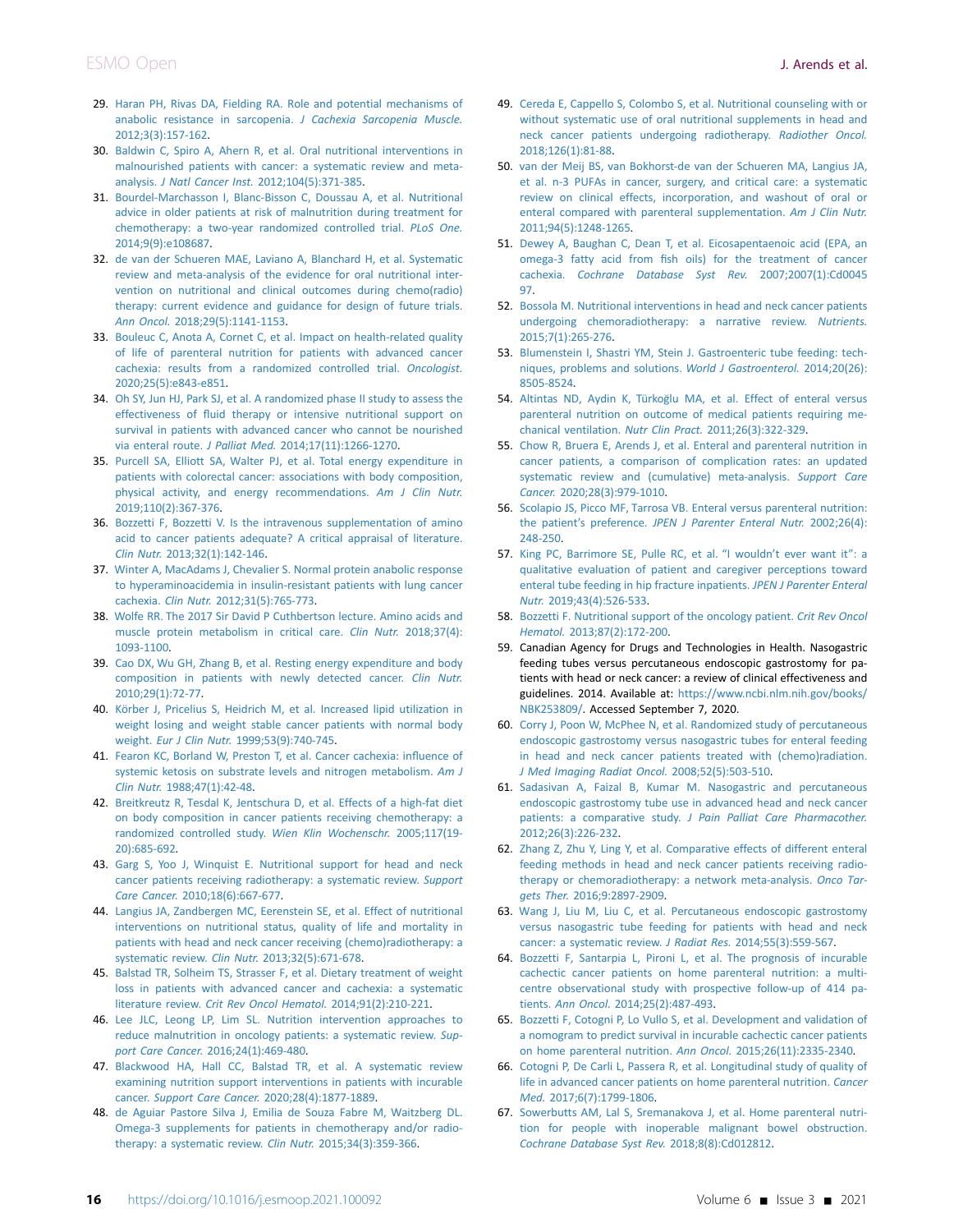- <span id="page-16-0"></span>68. [Tobberup R, Thoresen L, Falkmer UG, et al. Effects of current](http://refhub.elsevier.com/S2059-7029(21)00049-1/sref68) [parenteral nutrition treatment on health-related quality of life,](http://refhub.elsevier.com/S2059-7029(21)00049-1/sref68) [physical function, nutritional status, survival and adverse events](http://refhub.elsevier.com/S2059-7029(21)00049-1/sref68) [exclusively in patients with advanced cancer: a systematic literature](http://refhub.elsevier.com/S2059-7029(21)00049-1/sref68) review. [Crit Rev Oncol Hematol.](http://refhub.elsevier.com/S2059-7029(21)00049-1/sref68) 2019;139:96-107.
- <span id="page-16-1"></span>69. [Keane N, Fragkos KC, Patel PS, et al. Performance status, prognostic](http://refhub.elsevier.com/S2059-7029(21)00049-1/sref69) [scoring, and parenteral nutrition requirements predict survival in](http://refhub.elsevier.com/S2059-7029(21)00049-1/sref69) [patients with advanced cancer receiving home parenteral nutrition.](http://refhub.elsevier.com/S2059-7029(21)00049-1/sref69) Nutr Cancer. [2018;70\(1\):73-82.](http://refhub.elsevier.com/S2059-7029(21)00049-1/sref69)
- <span id="page-16-2"></span>70. [Bozzetti F, Cozzaglio L, Biganzoli E, et al. Quality of life and length of](http://refhub.elsevier.com/S2059-7029(21)00049-1/sref70) [survival in advanced cancer patients on home parenteral nutrition.](http://refhub.elsevier.com/S2059-7029(21)00049-1/sref70) Clin Nutr. [2002;21\(4\):281-288.](http://refhub.elsevier.com/S2059-7029(21)00049-1/sref70)
- <span id="page-16-3"></span>71. [Altman DG, Bland JM. Absence of evidence is not evidence of](http://refhub.elsevier.com/S2059-7029(21)00049-1/sref71) absence. BMJ. [1995;311\(7003\):485.](http://refhub.elsevier.com/S2059-7029(21)00049-1/sref71)
- <span id="page-16-4"></span>72. [Pironi L, Arends J, Bozzetti F, et al. ESPEN guidelines on chronic in](http://refhub.elsevier.com/S2059-7029(21)00049-1/sref72)[testinal failure in adults.](http://refhub.elsevier.com/S2059-7029(21)00049-1/sref72) Clin Nutr. 2016;35(2):247-307.
- <span id="page-16-5"></span>73. [Culine S, Chambrier C, Tadmouri A, et al. Home parenteral nutrition](http://refhub.elsevier.com/S2059-7029(21)00049-1/sref73) [improves quality of life and nutritional status in patients with cancer:](http://refhub.elsevier.com/S2059-7029(21)00049-1/sref73) [a French observational multicentre study.](http://refhub.elsevier.com/S2059-7029(21)00049-1/sref73) Support Care Cancer. [2014;22\(7\):1867-1874.](http://refhub.elsevier.com/S2059-7029(21)00049-1/sref73)
- 74. [Girke J, Seipt C, Markowski A, et al. Quality of life and nutrition](http://refhub.elsevier.com/S2059-7029(21)00049-1/sref74) [condition of patients improve under home parenteral nutrition: an](http://refhub.elsevier.com/S2059-7029(21)00049-1/sref74) exploratory study. Nutr Clin Pract. [2016;31\(5\):659-665.](http://refhub.elsevier.com/S2059-7029(21)00049-1/sref74)
- <span id="page-16-6"></span>75. [Vashi PG, Dahlk S, Popiel B, et al. A longitudinal study investigating](http://refhub.elsevier.com/S2059-7029(21)00049-1/sref75) [quality of life and nutritional outcomes in advanced cancer patients](http://refhub.elsevier.com/S2059-7029(21)00049-1/sref75) [receiving home parenteral nutrition.](http://refhub.elsevier.com/S2059-7029(21)00049-1/sref75) BMC Cancer. 2014;14:593.
- <span id="page-16-7"></span>76. [Obling SR, Wilson BV, Pfeiffer P, et al. Home parenteral nutrition in](http://refhub.elsevier.com/S2059-7029(21)00049-1/sref76)[creases fat free mass in patients with incurable gastrointestinal](http://refhub.elsevier.com/S2059-7029(21)00049-1/sref76) [cancer. Results of a randomized controlled trial.](http://refhub.elsevier.com/S2059-7029(21)00049-1/sref76) Clin Nutr. 2019;38(1): [182-190](http://refhub.elsevier.com/S2059-7029(21)00049-1/sref76).
- <span id="page-16-8"></span>77. [Segal R, Zwaal C, Green E, et al. Exercise for people with cancer: a](http://refhub.elsevier.com/S2059-7029(21)00049-1/sref77) systematic review. Curr Oncol. [2017;24\(4\):e290-e315.](http://refhub.elsevier.com/S2059-7029(21)00049-1/sref77)
- <span id="page-16-9"></span>78. [Grande AJ, Silva V, Maddocks M. Exercise for cancer cachexia in](http://refhub.elsevier.com/S2059-7029(21)00049-1/sref78) [adults: executive summary of a Cochrane Collaboration systematic](http://refhub.elsevier.com/S2059-7029(21)00049-1/sref78) review. [J Cachexia Sarcopenia Muscle.](http://refhub.elsevier.com/S2059-7029(21)00049-1/sref78) 2015;6(3):208-211.
- <span id="page-16-10"></span>79. [Oldervoll LM, Loge JH, Lydersen S, et al. Physical exercise for cancer](http://refhub.elsevier.com/S2059-7029(21)00049-1/sref79) [patients with advanced disease: a randomized controlled trial.](http://refhub.elsevier.com/S2059-7029(21)00049-1/sref79) Oncologist. [2011;16\(11\):1649-1657](http://refhub.elsevier.com/S2059-7029(21)00049-1/sref79).
- <span id="page-16-11"></span>80. [Hall CC, Cook J, Maddocks M, et al. Combined exercise and nutritional](http://refhub.elsevier.com/S2059-7029(21)00049-1/sref80) [rehabilitation in outpatients with incurable cancer: a systematic re](http://refhub.elsevier.com/S2059-7029(21)00049-1/sref80)view. Support Care Cancer. [2019;27\(7\):2371-2384.](http://refhub.elsevier.com/S2059-7029(21)00049-1/sref80)
- <span id="page-16-12"></span>81. [Malcolm L, Mein G, Jones A, et al. Strength in numbers: patient ex](http://refhub.elsevier.com/S2059-7029(21)00049-1/sref81)[periences of group exercise within hospice palliative care.](http://refhub.elsevier.com/S2059-7029(21)00049-1/sref81) BMC Palliat Care. [2016;15\(1\):97.](http://refhub.elsevier.com/S2059-7029(21)00049-1/sref81)
- <span id="page-16-13"></span>82. [Solheim TS, Laird BJA, Balstad TR, et al. A randomized phase II](http://refhub.elsevier.com/S2059-7029(21)00049-1/sref82) [feasibility trial of a multimodal intervention for the management of](http://refhub.elsevier.com/S2059-7029(21)00049-1/sref82) [cachexia in lung and pancreatic cancer.](http://refhub.elsevier.com/S2059-7029(21)00049-1/sref82) J Cachexia Sarcopenia Muscle. [2017;8\(5\):778-788](http://refhub.elsevier.com/S2059-7029(21)00049-1/sref82).
- <span id="page-16-14"></span>83. [Oechsle K, Aslan Z, Suesse Y, et al. Multimodal exercise training during](http://refhub.elsevier.com/S2059-7029(21)00049-1/sref83) [myeloablative chemotherapy: a prospective randomized pilot trial.](http://refhub.elsevier.com/S2059-7029(21)00049-1/sref83) [Support Care Cancer.](http://refhub.elsevier.com/S2059-7029(21)00049-1/sref83) 2014;22(1):63-69.
- <span id="page-16-15"></span>84. [Hardee JP, Counts BR, Carson JA. Understanding the role of exercise in](http://refhub.elsevier.com/S2059-7029(21)00049-1/sref84) [cancer cachexia therapy.](http://refhub.elsevier.com/S2059-7029(21)00049-1/sref84) Am J Lifestyle Med. 2019;13(1):46-60.
- <span id="page-16-16"></span>85. [Jetté M, Sidney K, Blümchen G. Metabolic equivalents \(METS\) in](http://refhub.elsevier.com/S2059-7029(21)00049-1/sref85) [exercise testing, exercise prescription, and evaluation of functional](http://refhub.elsevier.com/S2059-7029(21)00049-1/sref85) capacity. Clin Cardiol. [1990;13\(8\):555-565](http://refhub.elsevier.com/S2059-7029(21)00049-1/sref85).
- <span id="page-16-17"></span>86. [Coutinho AE, Chapman KE. The anti-in](http://refhub.elsevier.com/S2059-7029(21)00049-1/sref86)flammatory and immunosup[pressive effects of glucocorticoids, recent developments and mech](http://refhub.elsevier.com/S2059-7029(21)00049-1/sref86)anistic insights. [Mol Cell Endocrinol.](http://refhub.elsevier.com/S2059-7029(21)00049-1/sref86) 2011;335(1):2-13.
- <span id="page-16-18"></span>87. [Schakman O, Kalista S, Barbé C, et al. Glucocorticoid-induced skeletal](http://refhub.elsevier.com/S2059-7029(21)00049-1/sref87) muscle atrophy. [Int J Biochem Cell Biol.](http://refhub.elsevier.com/S2059-7029(21)00049-1/sref87) 2013;45(10):2163-2172.
- <span id="page-16-19"></span>88. [Fabi A, Bhargava R, Fatigoni S, et al. Cancer-related fatigue: ESMO](http://refhub.elsevier.com/S2059-7029(21)00049-1/sref88) [Clinical Practice Guidelines for diagnosis and treatment.](http://refhub.elsevier.com/S2059-7029(21)00049-1/sref88) Ann Oncol. [2020;31\(6\):713-723.](http://refhub.elsevier.com/S2059-7029(21)00049-1/sref88)
- <span id="page-16-20"></span>89. [Yavuzsen T, Davis MP, Walsh D, et al. Systematic review of the](http://refhub.elsevier.com/S2059-7029(21)00049-1/sref89) [treatment of cancer-associated anorexia and weight loss.](http://refhub.elsevier.com/S2059-7029(21)00049-1/sref89) J Clin Oncol. [2005;23\(33\):8500-8511.](http://refhub.elsevier.com/S2059-7029(21)00049-1/sref89)
- <span id="page-16-21"></span>90. [Moertel CG, Schutt AJ, Reitemeier RJ, et al. Corticosteroid therapy of](http://refhub.elsevier.com/S2059-7029(21)00049-1/sref90) [preterminal gastrointestinal cancer.](http://refhub.elsevier.com/S2059-7029(21)00049-1/sref90) Cancer. 1974;33(6):1607-1609.
- <span id="page-16-22"></span>91. [Ruiz Garcia V, López-Briz E, Carbonell Sanchis R, et al. Megestrol](http://refhub.elsevier.com/S2059-7029(21)00049-1/sref91) [acetate for treatment of anorexia-cachexia syndrome.](http://refhub.elsevier.com/S2059-7029(21)00049-1/sref91) Cochrane Database Syst Rev. [2013;2013\(3\):Cd004310.](http://refhub.elsevier.com/S2059-7029(21)00049-1/sref91)
- <span id="page-16-23"></span>92. [Dev R, Del Fabbro E, Bruera E. Association between megestrol](http://refhub.elsevier.com/S2059-7029(21)00049-1/sref92) [acetate treatment and symptomatic adrenal insuf](http://refhub.elsevier.com/S2059-7029(21)00049-1/sref92)ficiency with [hypogonadism in male patients with cancer.](http://refhub.elsevier.com/S2059-7029(21)00049-1/sref92) Cancer. 2007;110(6): [1173-1177.](http://refhub.elsevier.com/S2059-7029(21)00049-1/sref92)
- <span id="page-16-24"></span>93. [Ruiz-García V, López-Briz E, Carbonell-Sanchis R, et al. Megestrol](http://refhub.elsevier.com/S2059-7029(21)00049-1/sref93) [acetate for cachexia-anorexia syndrome. A systematic review.](http://refhub.elsevier.com/S2059-7029(21)00049-1/sref93) [J Cachexia Sarcopenia Muscle.](http://refhub.elsevier.com/S2059-7029(21)00049-1/sref93) 2018;9(3):444-452.
- <span id="page-16-25"></span>94. [Jatoi A, Windschitl HE, Loprinzi CL, et al. Dronabinol versus megestrol](http://refhub.elsevier.com/S2059-7029(21)00049-1/sref94) [acetate versus combination therapy for cancer-associated anorexia: a](http://refhub.elsevier.com/S2059-7029(21)00049-1/sref94) [North Central Cancer Treatment Group study.](http://refhub.elsevier.com/S2059-7029(21)00049-1/sref94) J Clin Oncol. [2002;20\(2\):567-573.](http://refhub.elsevier.com/S2059-7029(21)00049-1/sref94)
- <span id="page-16-26"></span>95. [Strasser F, Luftner D, Possinger K, et al. Comparison of orally](http://refhub.elsevier.com/S2059-7029(21)00049-1/sref95) [administered cannabis extract and delta-9-tetrahydrocannabinol in](http://refhub.elsevier.com/S2059-7029(21)00049-1/sref95) [treating patients with cancer-related anorexia-cachexia syndrome: a](http://refhub.elsevier.com/S2059-7029(21)00049-1/sref95) [multicenter, phase III, randomized, double-blind, placebo-controlled](http://refhub.elsevier.com/S2059-7029(21)00049-1/sref95) [clinical trial from the Cannabis-In-Cachexia-Study-Group.](http://refhub.elsevier.com/S2059-7029(21)00049-1/sref95) J Clin Oncol. [2006;24\(21\):3394-3400.](http://refhub.elsevier.com/S2059-7029(21)00049-1/sref95)
- <span id="page-16-27"></span>96. [Turcott JG, Del Rocío Guillen Núñez M, Flores-Estrada D, et al. The](http://refhub.elsevier.com/S2059-7029(21)00049-1/sref96) [effect of nabilone on appetite, nutritional status, and quality of life in](http://refhub.elsevier.com/S2059-7029(21)00049-1/sref96) [lung cancer patients: a randomized, double-blind clinical trial.](http://refhub.elsevier.com/S2059-7029(21)00049-1/sref96) Support Care Cancer. [2018;26\(9\):3029-3038.](http://refhub.elsevier.com/S2059-7029(21)00049-1/sref96)
- <span id="page-16-28"></span>97. [Chlebowski RT, Herrold J, Ali I, et al. In](http://refhub.elsevier.com/S2059-7029(21)00049-1/sref97)fluence of nandrolone dec[anoate on weight loss in advanced non-small cell lung cancer.](http://refhub.elsevier.com/S2059-7029(21)00049-1/sref97) Cancer. [1986;58\(1\):183-186.](http://refhub.elsevier.com/S2059-7029(21)00049-1/sref97)
- <span id="page-16-29"></span>98. [Loprinzi CL, Kugler JW, Sloan JA, et al. Randomized comparison of](http://refhub.elsevier.com/S2059-7029(21)00049-1/sref98) [megestrol acetate versus dexamethasone versus](http://refhub.elsevier.com/S2059-7029(21)00049-1/sref98) fluoxymesterone for [the treatment of cancer anorexia/cachexia.](http://refhub.elsevier.com/S2059-7029(21)00049-1/sref98) J Clin Oncol. 1999;17(10): [3299-3306.](http://refhub.elsevier.com/S2059-7029(21)00049-1/sref98)
- <span id="page-16-30"></span>99. [Navari RM, Brenner MC. Treatment of cancer-related anorexia with](http://refhub.elsevier.com/S2059-7029(21)00049-1/sref99) [olanzapine and megestrol acetate: a randomized trial.](http://refhub.elsevier.com/S2059-7029(21)00049-1/sref99) Support Care Cancer. [2010;18\(8\):951-956.](http://refhub.elsevier.com/S2059-7029(21)00049-1/sref99)
- <span id="page-16-31"></span>100. [Parsons B, Allison DB, Loebel A, et al. Weight effects associated with](http://refhub.elsevier.com/S2059-7029(21)00049-1/sref100) [antipsychotics: a comprehensive database analysis.](http://refhub.elsevier.com/S2059-7029(21)00049-1/sref100) Schizophr Res. [2009;110\(1-3\):103-110.](http://refhub.elsevier.com/S2059-7029(21)00049-1/sref100)
- <span id="page-16-32"></span>101. [Naing A, Dalal S, Abdelrahim M, et al. Olanzapine for cachexia in](http://refhub.elsevier.com/S2059-7029(21)00049-1/sref101) [patients with advanced cancer: an exploratory study of effects on](http://refhub.elsevier.com/S2059-7029(21)00049-1/sref101) [weight and metabolic cytokines.](http://refhub.elsevier.com/S2059-7029(21)00049-1/sref101) Support Care Cancer. 2015;23(9): [2649-2654](http://refhub.elsevier.com/S2059-7029(21)00049-1/sref101).
- <span id="page-16-33"></span>102. [Navari RM, Pywell CM, Le-Rademacher JG, et al. Olanzapine for the](http://refhub.elsevier.com/S2059-7029(21)00049-1/sref102) [treatment of advanced cancer-related chronic nausea and/or vomit](http://refhub.elsevier.com/S2059-7029(21)00049-1/sref102)[ing: a randomized pilot trial.](http://refhub.elsevier.com/S2059-7029(21)00049-1/sref102) JAMA Oncol. 2020;6(6):895-899.
- <span id="page-16-34"></span>103. [Solheim TS, Fearon KC, Blum D, et al. Non-steroidal anti-in](http://refhub.elsevier.com/S2059-7029(21)00049-1/sref103)flammatory [treatment in cancer cachexia: a systematic literature review.](http://refhub.elsevier.com/S2059-7029(21)00049-1/sref103) Acta Oncol. [2013;52\(1\):6-17](http://refhub.elsevier.com/S2059-7029(21)00049-1/sref103).
- <span id="page-16-35"></span>104. [Del Fabbro E, Hui D, Dalal S, et al. Clinical outcomes and contributors](http://refhub.elsevier.com/S2059-7029(21)00049-1/sref104) [to weight loss in a cancer cachexia clinic.](http://refhub.elsevier.com/S2059-7029(21)00049-1/sref104) J Palliat Med. 2011;14(9): [1004-1008](http://refhub.elsevier.com/S2059-7029(21)00049-1/sref104).
- <span id="page-16-36"></span>105. Camilleri M, Parkman HP, Shafi [MA, et al. Clinical guideline: man](http://refhub.elsevier.com/S2059-7029(21)00049-1/sref105)[agement of gastroparesis.](http://refhub.elsevier.com/S2059-7029(21)00049-1/sref105) Am J Gastroenterol. 2013;108(1):18-37. [quiz 38](http://refhub.elsevier.com/S2059-7029(21)00049-1/sref105).
- <span id="page-16-37"></span>106. [Bruera E, Belzile M, Neumann C, et al. A double-blind, crossover study](http://refhub.elsevier.com/S2059-7029(21)00049-1/sref106) [of controlled-release metoclopramide and placebo for the chronic](http://refhub.elsevier.com/S2059-7029(21)00049-1/sref106) [nausea and dyspepsia of advanced cancer.](http://refhub.elsevier.com/S2059-7029(21)00049-1/sref106) J Pain Symptom Manage. [2000;19\(6\):427-435](http://refhub.elsevier.com/S2059-7029(21)00049-1/sref106).
- <span id="page-16-38"></span>107. European Medicine Agency. Metoclopramide-containing medicines. Available at: [https://www.ema.europa.eu/en/medicines/human/](https://www.ema.europa.eu/en/medicines/human/referrals/metoclopramide-containing-medicines) [referrals/metoclopramide-containing-medicines.](https://www.ema.europa.eu/en/medicines/human/referrals/metoclopramide-containing-medicines) Accessed March 31, 2021.
- <span id="page-16-39"></span>108. [Mantovani G, Macciò A, Madeddu C, et al. Randomized phase III](http://refhub.elsevier.com/S2059-7029(21)00049-1/sref107) clinical trial of fi[ve different arms of treatment in 332 patients with](http://refhub.elsevier.com/S2059-7029(21)00049-1/sref107) cancer cachexia. Oncologist. [2010;15\(2\):200-211](http://refhub.elsevier.com/S2059-7029(21)00049-1/sref107).
- <span id="page-16-40"></span>109. [Mantovani G, Madeddu C. Cancer cachexia: medical management.](http://refhub.elsevier.com/S2059-7029(21)00049-1/sref108) [Support Care Cancer.](http://refhub.elsevier.com/S2059-7029(21)00049-1/sref108) 2010;18(1):1-9.
- <span id="page-16-41"></span>110. [Oberholzer R, Hopkinson JB, Baumann K, et al. Psychosocial effects of](http://refhub.elsevier.com/S2059-7029(21)00049-1/sref109) [cancer cachexia: a systematic literature search and qualitative anal](http://refhub.elsevier.com/S2059-7029(21)00049-1/sref109)ysis. [J Pain Symptom Manage.](http://refhub.elsevier.com/S2059-7029(21)00049-1/sref109) 2013;46(1):77-95.